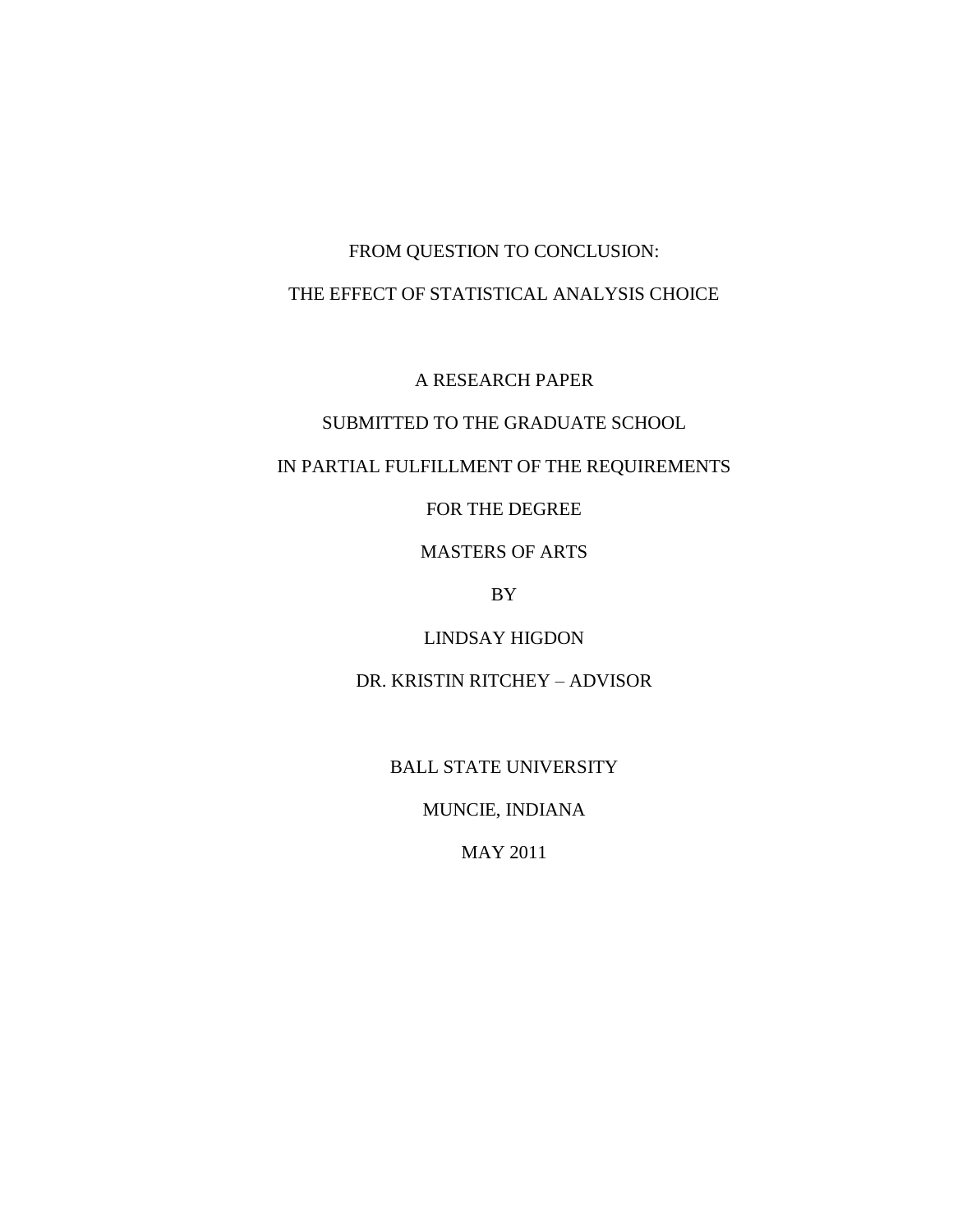From Question To Conclusion: The Effect of Statistical Analysis Choice

Many people, researchers and students alike, assume that as long as the data are collected well and the results are significant, reliable, and valid, then the study is successful. They assume the original research question was answered. However, especially for those people who are not as familiar with statistics, very few actually go back and assess the reality of this assumption. The problem with this is that depending on the kind of hypotheses made, and the type of statistical analysis chosen, a data set can yield different results (Kahane, 2008; Myers & Well, 2003). The significance of this problem lies in the implications and conclusions drawn from research results. If the conclusions we make depend on the results, and the results depend on the type of hypotheses and statistical analyses used, then more emphasis needs to be placed on making sure we are choosing the correct analyses that will accurately and appropriately answer the type of questions we are asking (Tabachnick & Fidell, 2005; Thompson, 2004).

This research paper will shed some light on this issue by providing a demonstration of what can happen when the same data set is analyzed using several different statistical methods (ANOVA, Univariate & Multivariate Regression, and MANOVA). The purpose is to show that different patterns of results can be obtained and that these results can lead to different conclusions about the variables in question. Here, the variables will be Personality and Music Preference. The data used here was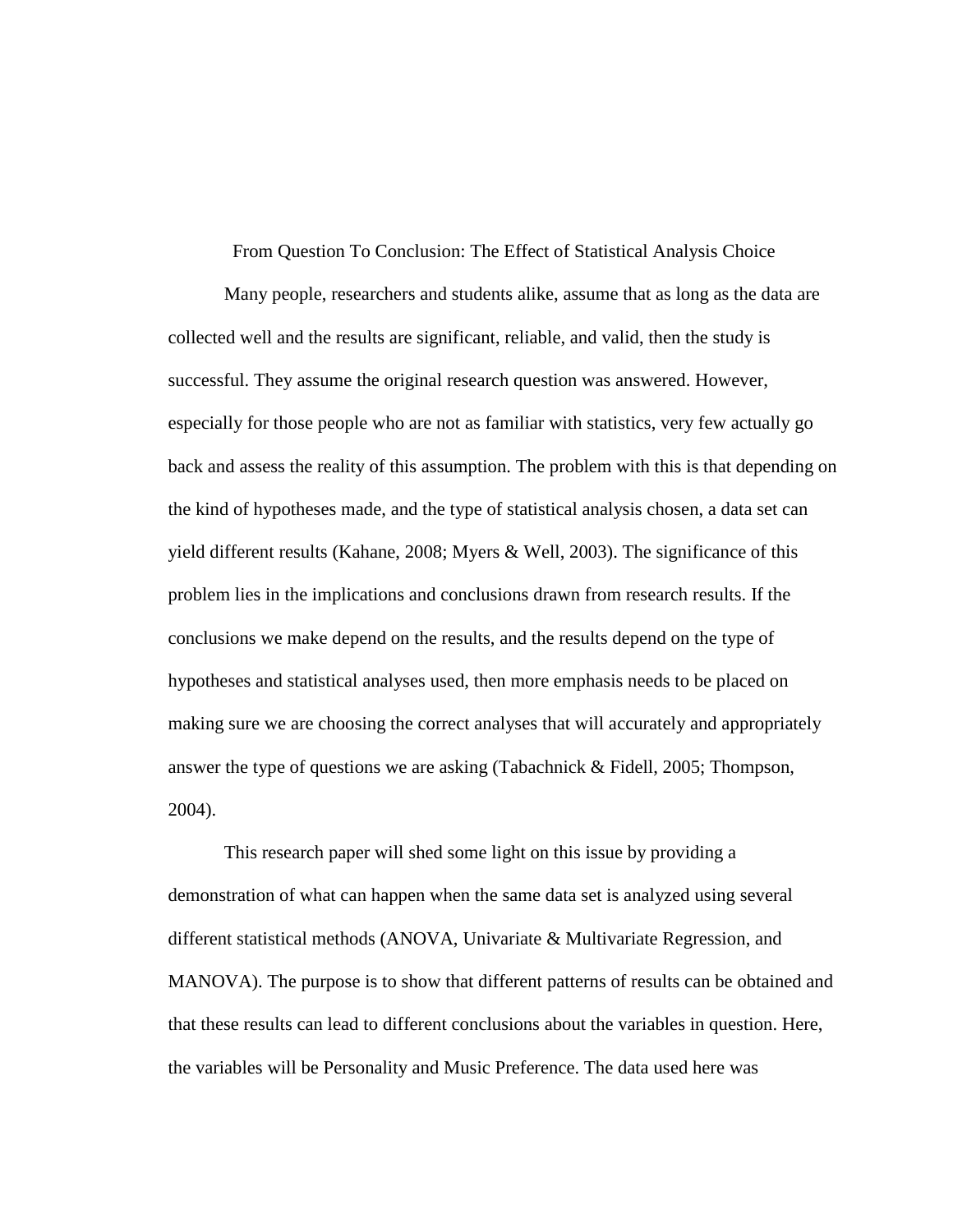previously obtained and used in an independent research study I previously conducted (Higdon & Stephens, 2008). Here, it will be used to conduct four different analyses: Univariate Analysis of Variance (ANOVA), Univariate Regression, Multivariate Analysis of Variance (MANOVA), and Multivariate Regression.

#### Data Background

Music is an important part of the lives of human beings. Music helps people (especially adolescents) validate their feelings and comforts them with the affirmation that they are not emotionally alone (Schwartz, 2004). From this notion, much research has been done on psychological *reactions* to certain types of music- from changes in heart rate, facial expressions, and respiration to changes in emotional states and behavior (Nater, Krebs, & Ehlert, 2005; Ravaja & Kallinen, 2004; Schwartz, 2004; Weisskirch & Murphy, 2004). However, there is substantially less research on whether people with certain psychological traits tend to *prefer* certain types of music. The study from which the current project data was obtained used the five-factor model of personality to examine this concept (Higdon & Stephens, 2008).

The five-factor model was originally developed from the major themes that recur in personality descriptors in both natural languages and scientific theories. Costa  $\&$ McCrae (1992) believed that personality should *begin at the top and work down*. They identified the broadest possible domains of traits from these recurring themes and then analyzed each to identify the most important/useful traits to measure- later organized into 30 *facets*. This research led to the development of the NEO Personality Inventory or NEO-PI. The five domains- Neuroticism (N), Extraversion (E), Openness to experience (O), Conscientiousness (C), and Agreeableness (A)- have shown consistent reliability and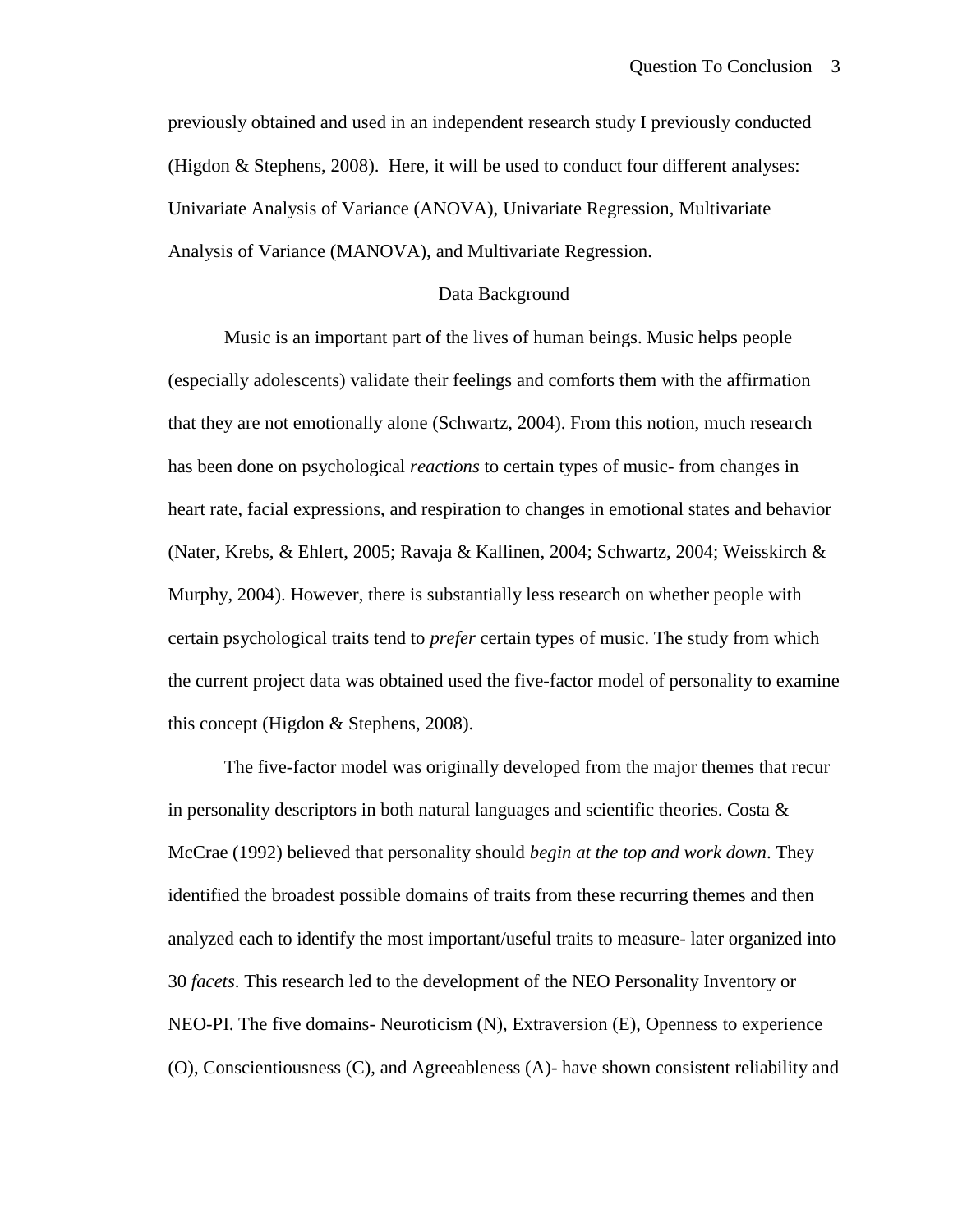validity. In fact, it is one of the few instruments that has demonstrated that it does measure enduring dispositions (by self-report or ratings of spouses/peers). A longitudinal study lasting six years was conducted on the N, E, and O scales (Costa & McCrae, 1992). This study showed stability coefficients ranging from .68 to .83 in both inventories that were filled out by the participant and inventories that were filled out by the spouse (about the participant). A similar longitudinal study lasting seven years assessed peer ratings and found stability coefficients ranging from .63 to .81 for the five domain scales- with the acceptable range being .30 - 1.00 (Costa & McCrae, 1992). Through extensive comparisons with other psychological tools such as the State-Trait Personality Inventory (STPI), the Personality Research Form (PRF), and the Minnesota Multiphasic Personality Inventory (MMPI), statistically significant correlations have been found to demonstrate the convergent and discriminant validity of the NEO-PI with r values for all 30 facets ranging from .45-.68 (STPI), .32-.71 (PRF), and .34-.66 (MMPI) (Costa & McCrae, 1992). Basically, it measures what it intends to measure by showing commonalities where there should be and differences where they actually occur. The NEO-PI with its reliable and valid five factors served the previous study well when combined with questions about musical preference (Higdon & Stephens, 2008).

In addition to the personality and music preference variables, "Sensation Seeking" has previously been found to correlate and was also investigated in the previous study (Higdon & Stephens, 2008). Sensation Seeking was described by Zuckerman (1990, as cited in McNamara & Ballard, 1999) as a "trait characterized by the need for "varied, novel, and complex sensations and experiences, and the willingness to take physical and social risks for the sake of such experiences" (p. 313). Sensation Seeking relates to both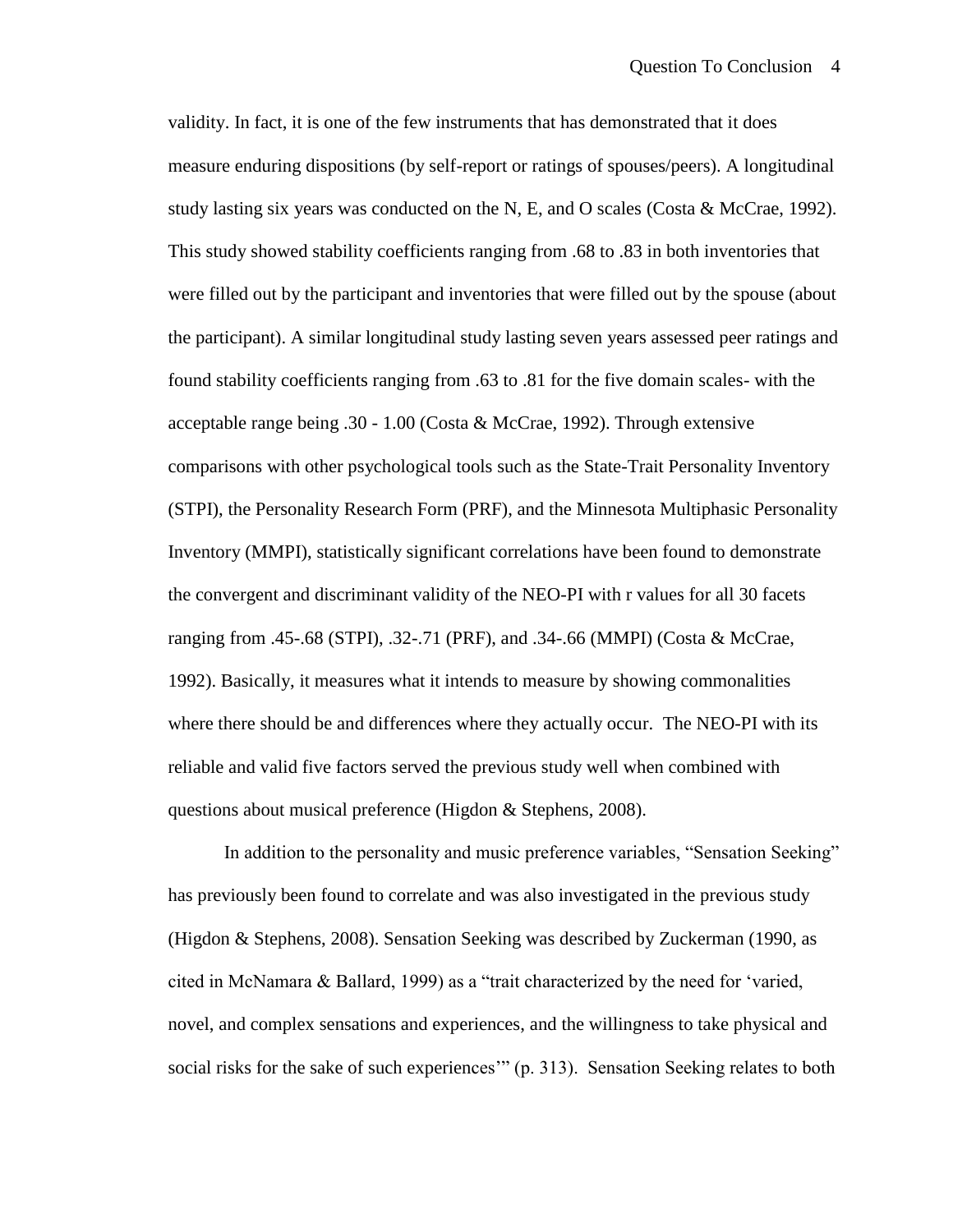Extraversion (being assertive and excitement-seeking) and Openness to experience (being creative and enjoying change) in that high sensation seekers tend to display four sets of characteristics in their search for optimal arousal: thrill and adventure seeking, experience seeking, disinhibition, and susceptibility to boredom (Loas, Verrier, & Flament, 2001; McNamara & Ballard, 1999; Weisskirch & Murphy, 2004; Weiten, 2004). Expanding on this relationship, Kopacz and Malgorzata (2005) conducted a study that combined these three variables and found that Openness to experience, Extraversion, and Sensation Seeking are associated with stronger musical preferences. Rawlings, Hill, Marshall, & Ziv"s findings (2003) suggested that this is due to the "emotion-inducing" qualities of music- further emphasizing that people use music for emotional validation and comfort. This explains why multiple studies have found "hard rock" music to be strongly correlated to Openness to experience and Sensation Seeking traits (Rawlings, Vidal, & Furnham, 2000; Weisskirch & Murphy, 2004). The qualities of this type of music (and more recently punk) most effectively validate the emotions that more open, extraverted people experience. Nater, et al. (2005) agree. They found that Sensation Seeking was indeed associated with the psychological experience of aggressive and arousing music. This psychological connection was the basis for making Sensation Seeking a second independent variable in the previous study (Higdon & Stephens, 2008).

In another study, McManus & Furnham (2006) found that Openness to experience was also associated with enjoyment of and involvement in aesthetic activities such as reading, drawing, painting, and listening to music. This suggests that people who are more open to experience are likely to be more expressive in their music preference. For example, someone scoring high on the Openness (O) domain would more than likely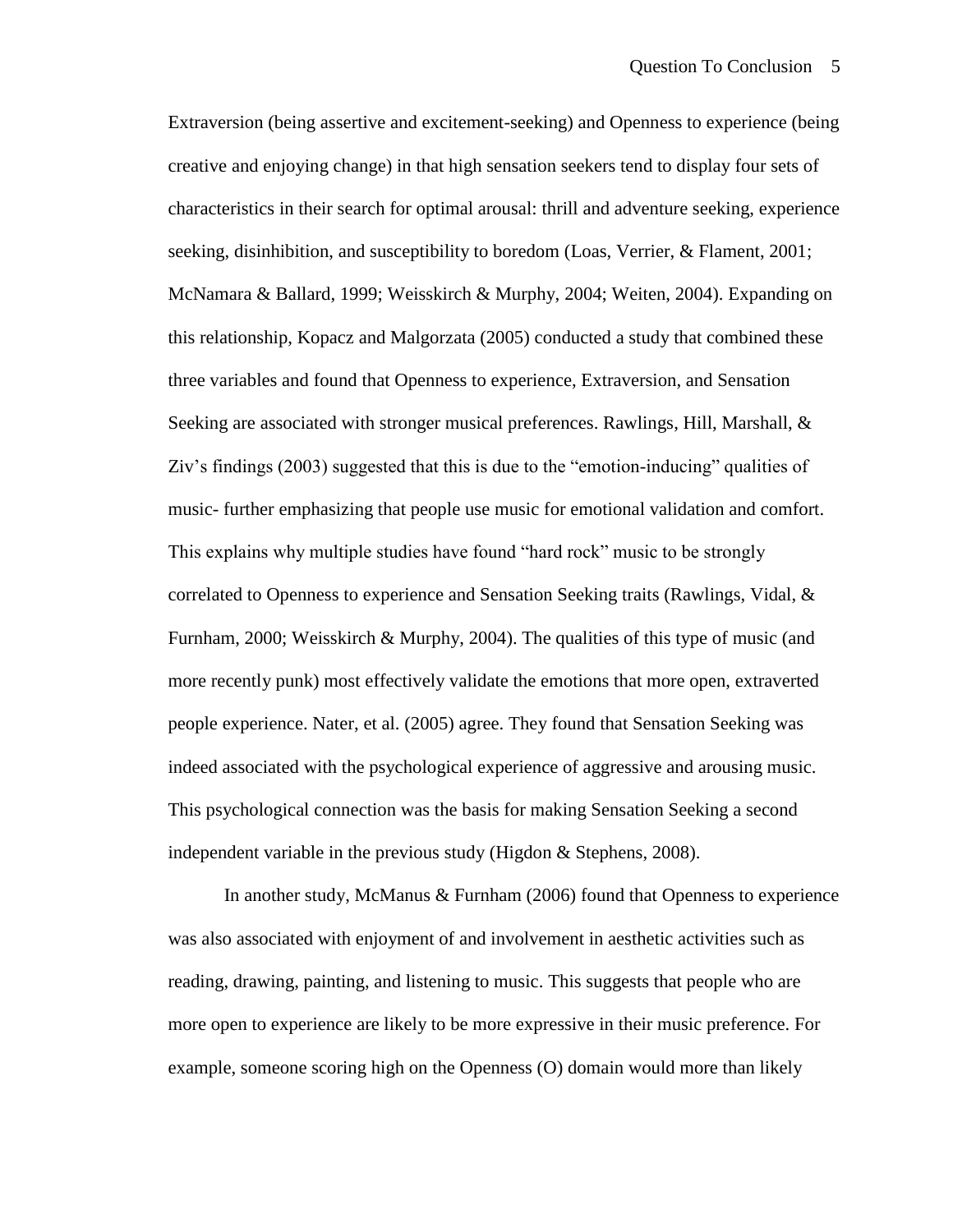prefer music that was highly emotional with very descriptive lyrics. Their study also suggested that people with Agreeableness and Conscientiousness traits were likely to choose less expressive music (less emotional, very concrete thoughts and ideas) and be less actively involved. This is supported by a positive correlation that exists between creative personality traits and musical experience, forming yet more foundation for the previous study (Goncy & Waehler, 2006; Higdon & Stephens, 2008).

These foundations led to the hypothesis for the previous study that participants higher on the E and O domains would be higher in Sensation Seeking and prefer harder forms of music (such as heavy metal, hard rock, and rap) than those who scored lower on the E and O domains (Higdon  $&$  Stephens, 2008). Extraverts have been associated with choosing music characterized by strong rhythms, discordant harmonies, and fast tempo which not only correlates with harder forms of music but has correlations with the types of music sensation seekers prefer as well (Rawlings, et al., 2000). High sensation seekers tend to prefer music that is intense, emotional, complex, loud, and dissonant (Weisskirch & Murphy, 2004; Schwartz, 2004). People with higher scores on the E & O domains and Sensation Seeking scales have indeed been found to prefer music genres like heavy metal, punk, grunge, electronic jazz, techno, and hard rock presumably because it provides the arousal that they seek (Rawlings, et al., 2000; Weisskirch & Murphy, 2004; McNamara & Ballard, 1999). Similar results were expected in the previous study (Higdon & Stephens, 2008).

# Method (Higdon & Stephens, 2008)

# *Participants*

One hundred seventy students from a liberal arts university in the southeast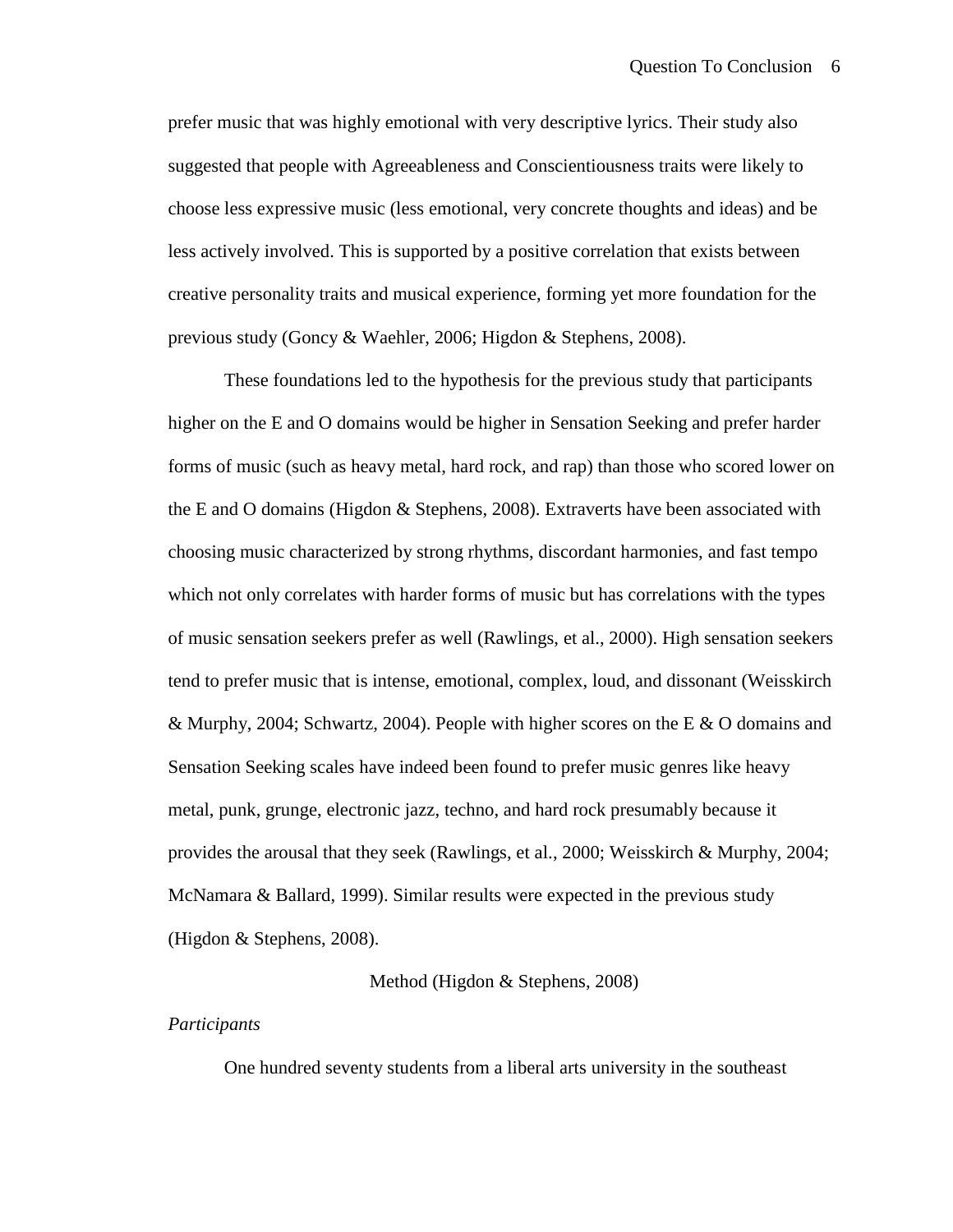participated. There were 97 females and 73 males ranging from 18 to 24 years old. The survey was given in five sections of a Basic Psychology class. This course was a general education requirement and therefore yielded the most diverse group of participants possible. The students were also told in their classes the week before about the study in an attempt to obtain maximum attendance for the study. All participants were given the proper informed consent forms prior to the survey being administered (Higdon & Stephens, 2008).

# *Materials*

Personality was measured using a shortened version of the NEO Personality Inventory (NEO-PI) called the IPIP Five Factor Personality Inventory (Costa & McCrae, 1992; Murray, Rawlings, Allen, & Trinder, 2003; Buchanan, 2001). This is a 41-item inventory that measures the five factors N, E, O, C, and A (FormyDuval, Williams, Patterson, & Fogle, 1995). The NEO-PI has shown good internal consistency (values for N, E, O, A, and C being .87, .80, .77, .75, and .85) as well as acceptable test-retest reliability (values ranging from .80 to .87 across all five domains at six months and .62 to .79 at 30 months) (Murray et al., 2003). The IPIP Inventory has shown similar reliability scores: .74, .84, .88, .76, and .83 for O, C, E, A, and N domains, respectively (Buchanan, 2001). This tool was created to assess the five domains of the Five-Factor Model based on the IPIP inventory developed by Goldberg (1990). The reasoning behind selecting this tool was that it addresses the same domain constructs as the NEO-PI, but is shorter and much more practical. The NEO-PI is a 240-item inventory and the IPIP is only 41-items. Length can become a confound if participants get bored or lazy with a survey that is too long. Time constraint is also an issue in a college classroom. This was taken into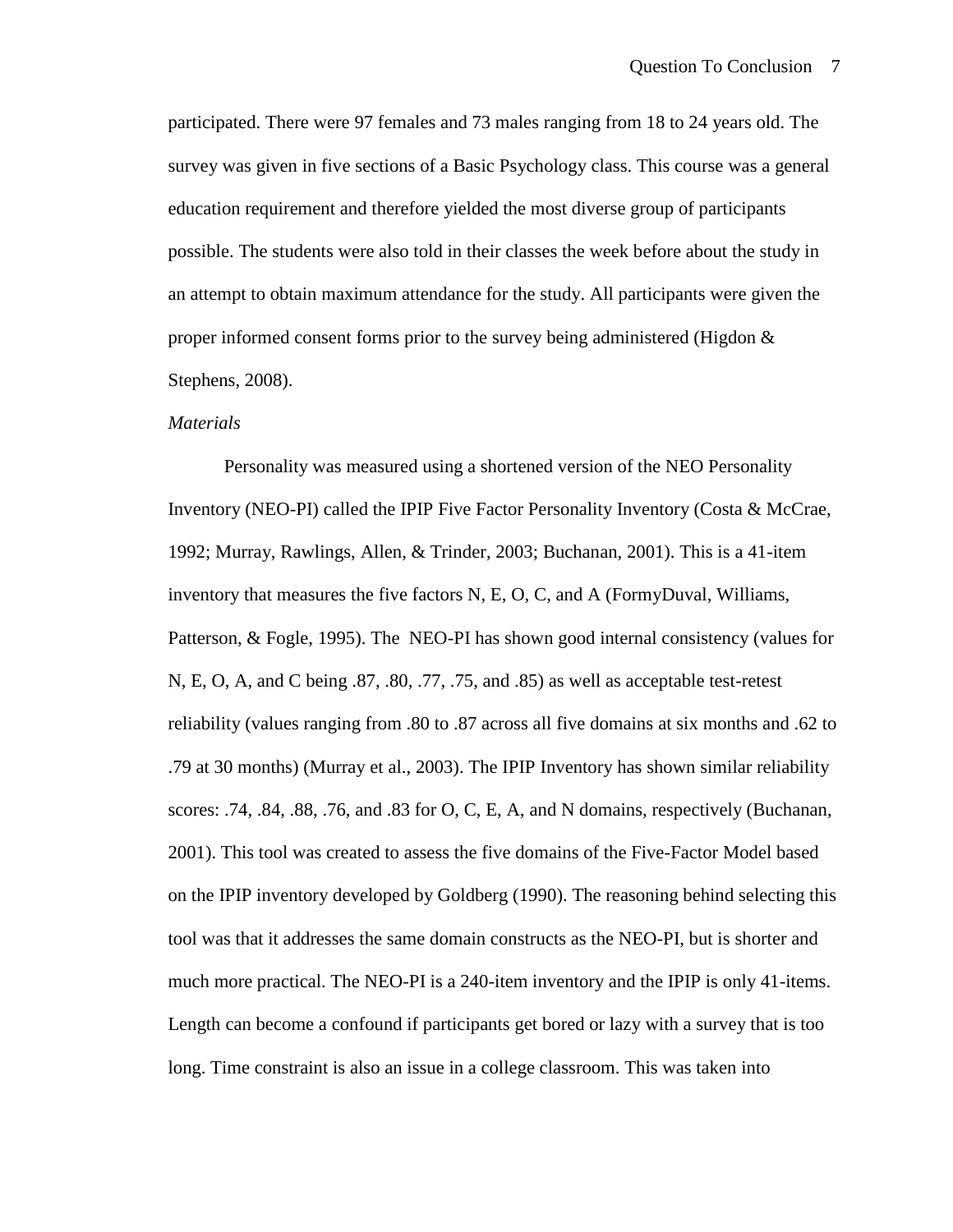consideration when choosing the IPIP inventory (Higdon & Stephens, 2008).

Sensation Seeking was measured using the "Interest and Preference Questionnaire" developed by Zuckerman (1979). This is a 40-item inventory developed to measure individual differences in stimulation and arousal needs. The reliability and construct validity for this tool has been well established (Loas, et al., 2001). In a study by Roberti, Storch, & Bravata (2003), correlations with a similar Sensation Seeking scale (The Zuckerman-Kuhlman Personality Questionnaire - Impulsive Sensation Seeking Subscale) ranged from .43 to .61 (Higdon & Stephens, 2008).

Musical preference was determined using a similar method to that used by Schwartz (2004). All of the studies mentioned previously defined music preference as genre when doing their research (i.e. Rock, Hip-Hop, Pop, etc.). However, this study focused on the *characteristics* of the music as the dependent variable in a similar way Schwartz did. In her study, instead of simply asking the participants to list their favorite types of music, the questions asked about specific qualities of music that they preferred. The qualities were then associated with their corresponding forms of music (Schwartz, 2004; Weisskirch & Murphy, 2004; Werner, Swope, & Heide, 2006). In addition to these questions, the survey also asked which genres they liked the most for further clarification in data analysis. Using both the qualities of the music and the genres helped to minimize variance due to differences in participants" definitions of specific music genres. The genres used in the questionnaire were Pop, Hard Rock, Easy-listening, Heavy Metal, Oldies, Punk, Gospel, Electronic/Dance, Jazz, Rap, Country, and Alternative. Rawlings, Vidal, & Furnham"s (2000) findings show that this portion of the survey should be reliable. In their study, the category participants *said* they preferred and then *heard* was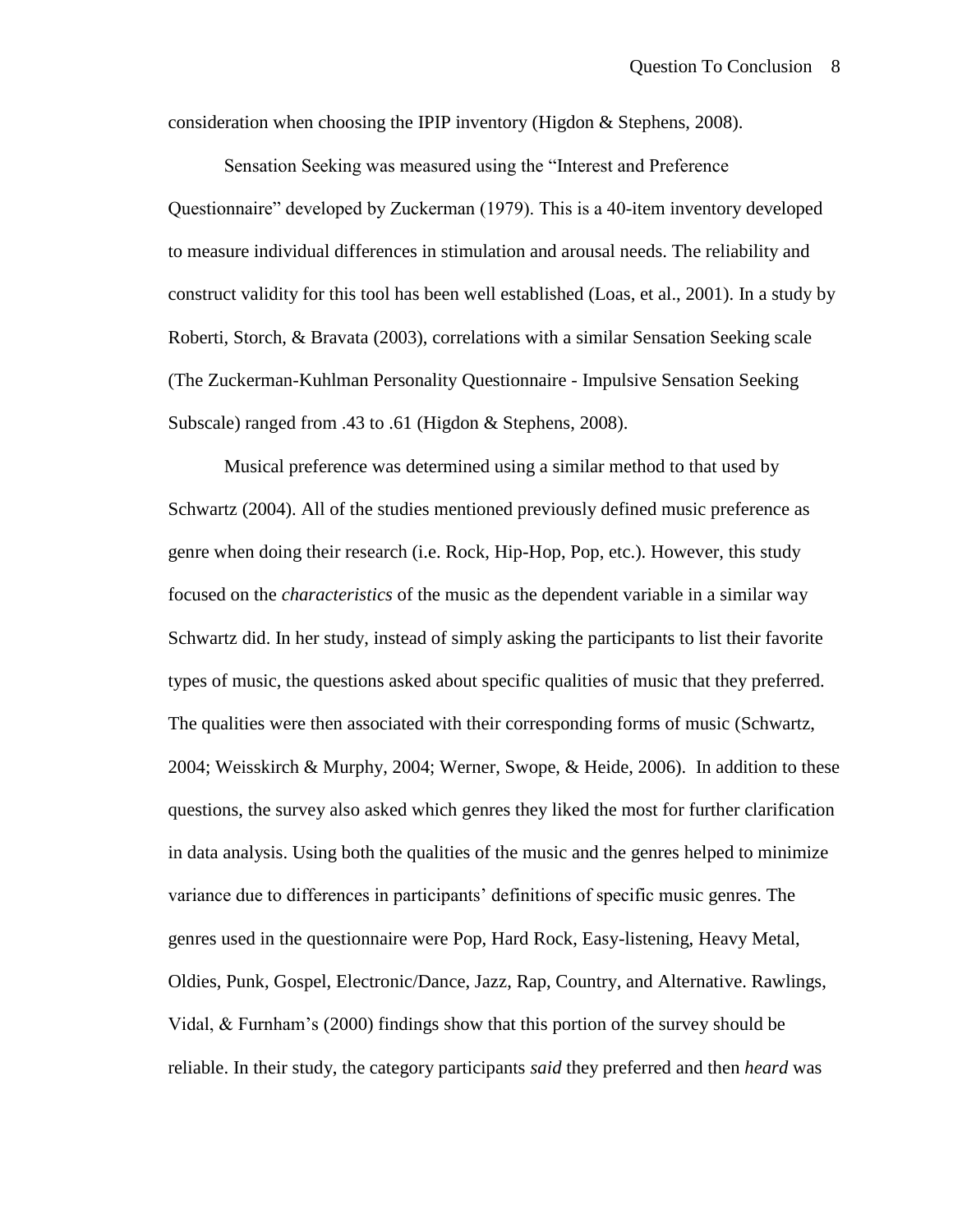strongly correlated. For example, if the student specified that they preferred Blues music, they were also more likely to be able to identify Blues music accurately when played an excerpt (Higdon & Stephens, 2008).

# *Procedure*

The consent form was administered first, followed by the survey. The survey began with the demographics portion. The order of the 3 sections of the survey (Personality, Sensation Seeking, and Music Preference) was counterbalanced to avoid any confounds that may have resulted from one consistent order. The entire survey was administered on paper in the classroom setting. The participants were told to be honest because it was anonymous. They were assured that there were no right or wrong answers because the purpose was simply to observe different personality types and musical preferences. The participants were told that they had 50 minutes to complete the survey, but all participants finished within 30 minutes. After completing the survey, the participants were allowed to ask any questions they might have had pertaining to the study and were thanked for their cooperation (Higdon & Stephens, 2008).

# *Scoring*

Personality was scored using the IPIP Scoring Key. The survey used a five-point Likert scale ranging from *very accurate* (5) to *very inaccurate* (1). There were 7 Openness questions and 9 Extraversion questions. This meant E/O scores could range from 7 to 35 for Openness and 9 to 45 for Extraversion (actual range: 11-35 and 15-45, respectively). Sensation Seeking was scored using the Sensation Seeking Scale. Points were given according to which answer choice the participant selected (A or B) for each question. The total number of points possible then was 40 (actual range: 2-34). Once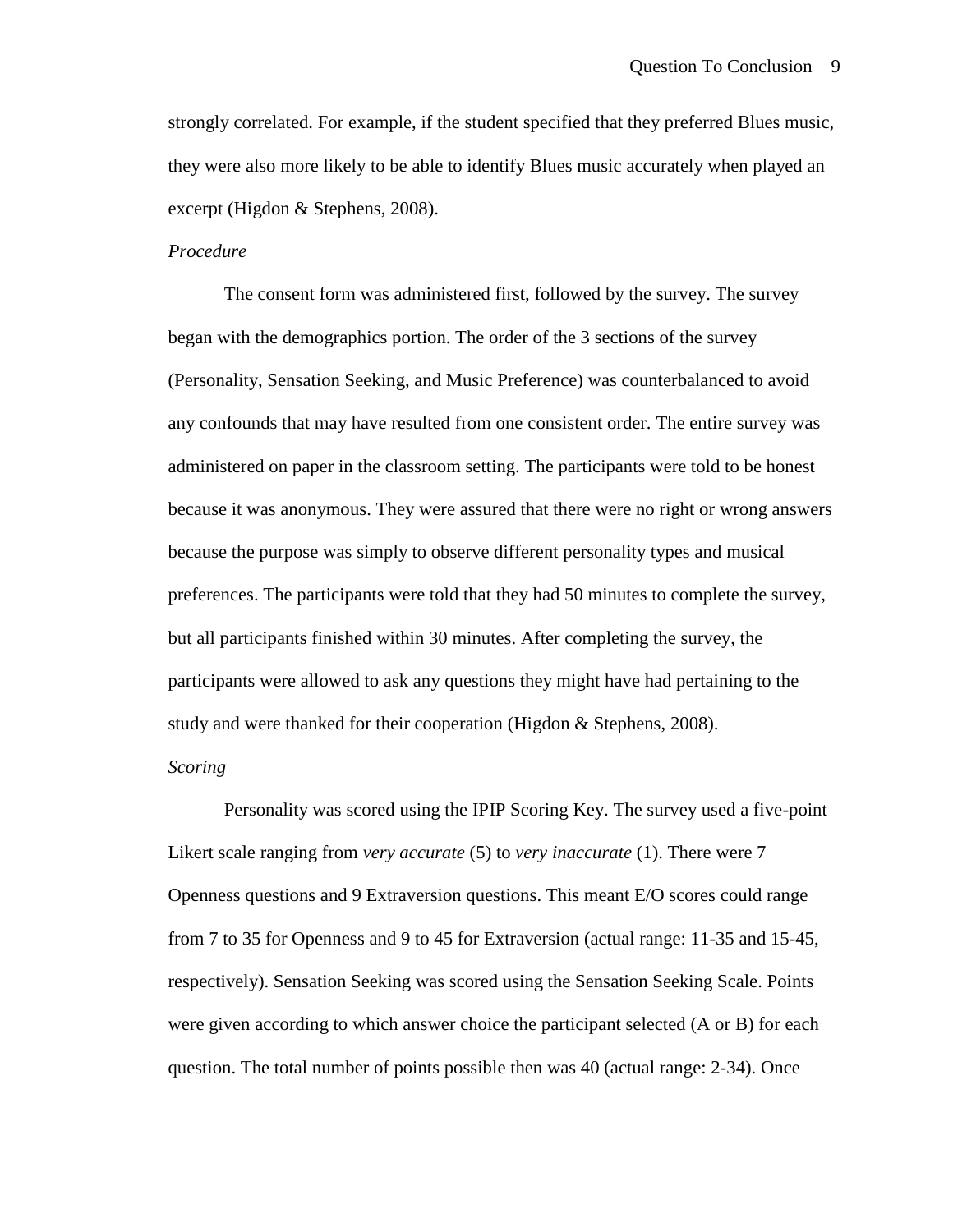calculated, these scores were labeled Low  $(0-15)$ , Medium  $(16-24)$ , or High  $(25+)$ . They were then able to be compared to the personality and musical preference scores. For the musical preference part of the survey, the participants were asked to rate each quality and genre using a 5-point Likert scale, ranging from *strongly like* (5) to *strongly dislike* (1). The scores were obtained by adding up the numbers circled. However, the questions that correspond with the lighter forms of music were reversed-scored (where  $1=5$ ,  $2=4$ ,  $3=3$ ,  $4=2, 5=1$ ). These questions alternated with the heavier music questions. Scores, then, could range from 25 to 125 (actual range: 48-102). Lower scores indicated a preference for lighter forms of music and higher scores indicated a preference for heavier forms of music (Higdon & Stephens, 2008).

# Current Study

# Results

The current study here aimed to compare the results of three different analyses (ANOVA, Regression, and MANOVA) on the same data set in order to demonstrate the importance of choosing the correct the analysis for the research question/hypothesis of interest. The results of these analyses are below. The hypothesis here is that the three results will yield different patterns of results because they are examining the research question, *How are personality traits and music preferences related?,* from different perspectives.

# *ANOVA*

Analysis of Variance is typically used to determine simply whether differences between group means exist (Kahane, 2008). Therefore, the hypothesis for the ANOVA would be that the different levels (high, medium, low) of the personality traits Sensation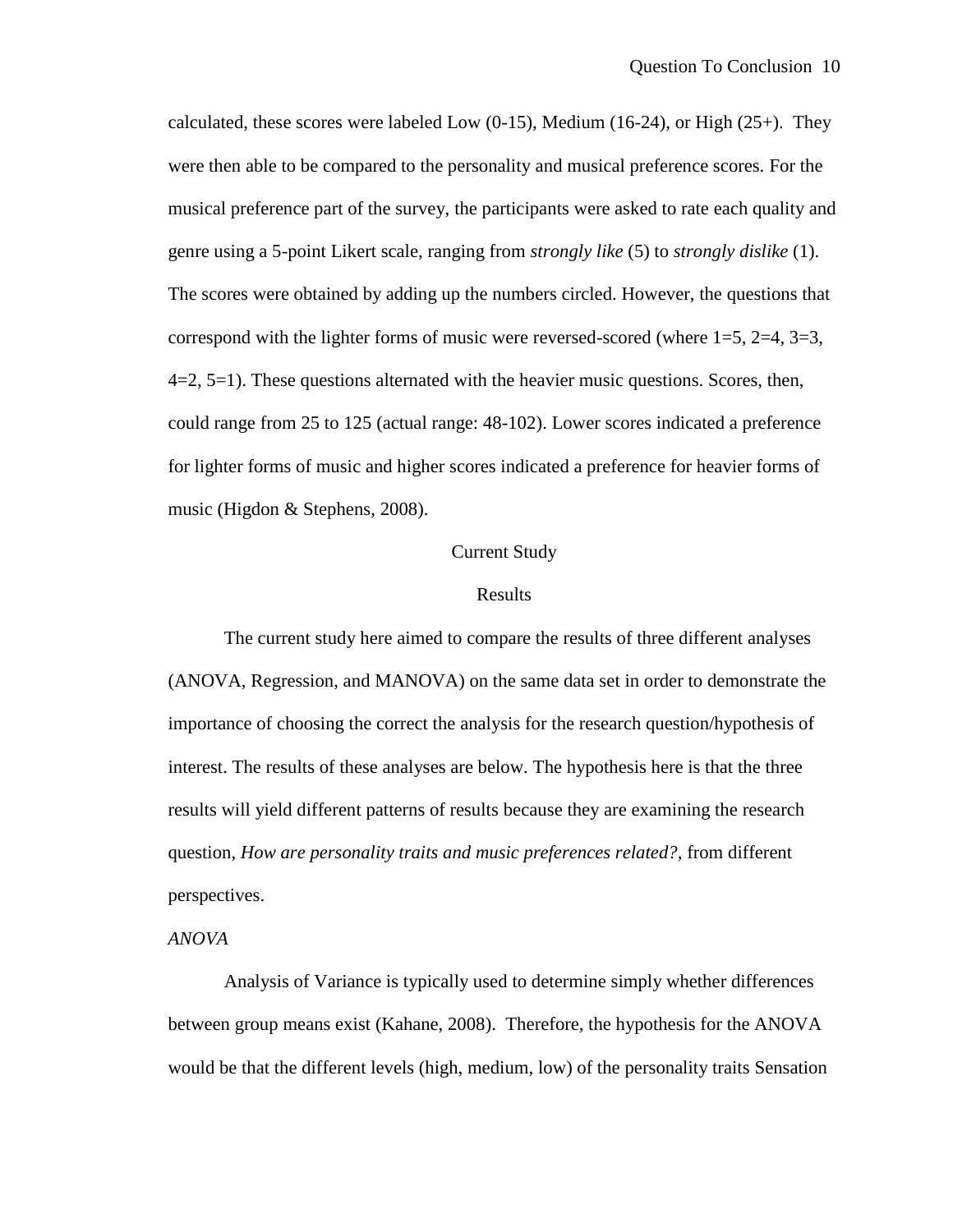Seeking, Extraversion, and Openness would have different group means on music preference. More specifically, participants scoring higher in Sensation Seeking, Extraversion, and Openness were predicted to prefer harder forms of music (score higher) than those who scored lower in these traits.

A 3 X 3 X 3 factorial ANOVA was conducted with music preference as the dependent variable, and Sensation Seeking (high, medium, low), Extraversion (high, medium, low), and Openness (high, medium, low) as the independent variables. A factorial ANOVA was chosen because there were three independent variables and no covariates or within subjects factors. The assumptions for this test include: independence, normality, homogeneity of variance, and scale of measurement. Independence and scale of measurement were met because the subjects were randomly sampled and the dependent variable was measured on an interval scale. Descriptive statistics revealed that the scores were normally distributed with skewness at .388 and kurtosis at .054. A Levene's test of equality of variances was not significant ( $p = .556$ ), meeting the last assumption of homogeneity of variances. The results of the three-way ANOVA indicated that there was not a significant interaction (not that there was expected to be one). This allowed for the interpretation of the main effects. There was a significant main effect for sensation seeking  $F(2, 157) = 8.26$ ,  $p < .01$ , with those High (*M*=78.70, *SD*=9.81), Medium (*M*=73.58, *SD*=9.41), and Low (*M*=67.92, *SD*=9.52) sensation seekers all scoring significantly different from each other on their music preferences, as indicated by a Tukey"s post hoc test. Pairwise comparisons were chosen because there is not enough theory in this specific area to support an a priori prediction. There was also a significant main effect for Openness to experience,  $F(2, 158) = 6.84$ ,  $p < .01$ . A Tukey's post hoc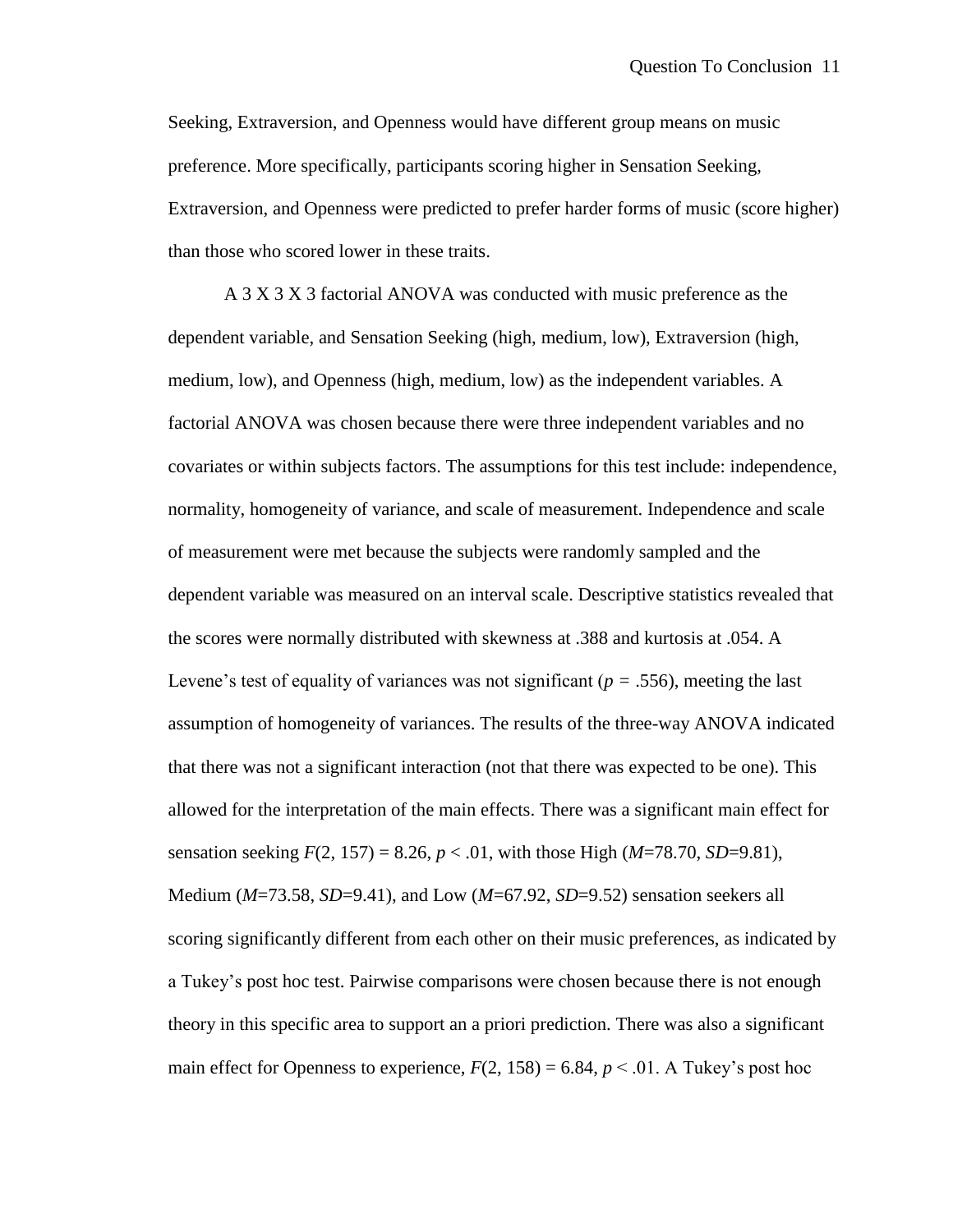test revealed those High (*M*=77, *SD*=10.55) in Openness scored significantly higher in music preference than those in the Medium (*M*=71.47, *SD*=9.39) and Low (*M*=70.99, *SD*=10.46) groups (with Medium and Low groups not scoring significantly different from each other). This means that those participants scoring the highest in Openness tended to prefer harder forms of music. There was no significant main effect for Extraversion, *F*(2,  $158$ ) = .56,  $p > 0.05$ , unless the interval between the High, Medium, and Low groups was made significantly larger. However, this made the High and Low groups contain too few participants (*N*=15) and the Medium group contain too many (*N*=138). Overall, the ANOVA indicated that those participants higher in Sensation Seeking and Openness to experience seemed to indicate a preference for harder forms of music, partially supporting the hypothesis.

#### *Regression*

For the regression analysis, the hypothesis was a little different: The personality traits of Extraversion, Openness, and Sensation Seeking can be used to predict music preference. This is because regression analysis is typically used to predict scores on a particular variable (dependent variable) from scores on one or more variables (independent variables) (Kahane, 2008).

The correlations between all variables provided an initial tentative confirmation for the hypothesis. Sensation Seeking had the highest correlation with the dependent variable of Music Preference  $(r = .443, p = .000)$ . Openness was significantly correlated with Music as well  $(r = .239, p = .002)$ . As mentioned previously, theoretically this seems accurate. These correlations now provide statistical evidence that these two variables should be good predictors. Although not significant, Extraversion was weakly correlated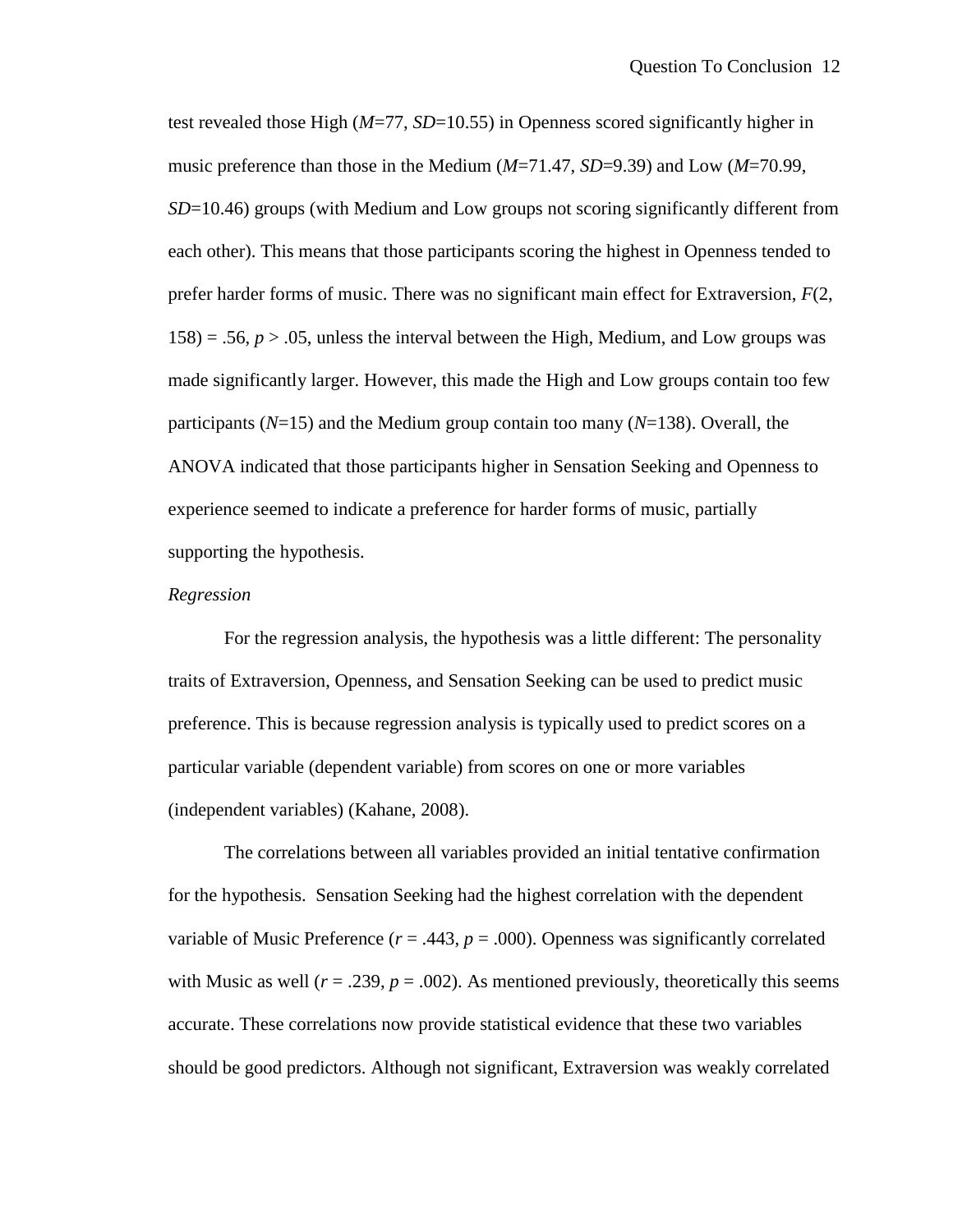with Music as well  $(r = .125, p = .107)$ . This is enough to include it in the model mostly because theory suggests it could potentially be a good predictor. The only potential problem here is the issue of multicollinearity. Sensation Seeking is significantly moderately correlated with Extraversion  $(r = .405, p = .000)$  and significantly weakly correlated with Openness ( $r = .160$ ,  $p = .038$ ). As one does not generally want the predictors to be related to each other because they can struggle to explain the same portion of variance in Music Preference, attention will need to be paid to this when evaluating the assumptions. The only demographic variable significantly correlated with Music was Gender  $(r = -0.239, p = 0.002)$ . As a result of this initial information, these four variables were used in the model to predict Music Preference: Predicted Music Preference = Sensation Seeking + Openness + Extraversion + Gender. This model was run as a Hierarchical regression (with one predictor per block) because this would reveal what each variable added to the model's ability to account for the variance in Music Preference. It made sense to look at them each individually because, as mentioned previously, there is conflicting research on how much influence each trait really has on music preference. In addition, because Gender is a nominal variable, a dummy code was used to re-label it Female  $(0 = Male, 1 = Female)$ .

Being a hierarchical regression, there were actually four models- with each model adding an additional variable to the previous model in the following order: Female, Sensation Seeking (SS), Openness, and Extraversion. Of the four models, Model 3 (with Female, SS, and Openness) was the best. To elaborate, all four models were technically predicting a significant amount of the variance in Music Preference ( $p = .002, .000, .000$ , .000, Models 1-4 respectively). Models 2 (Female and SS) and 3 did predict a significant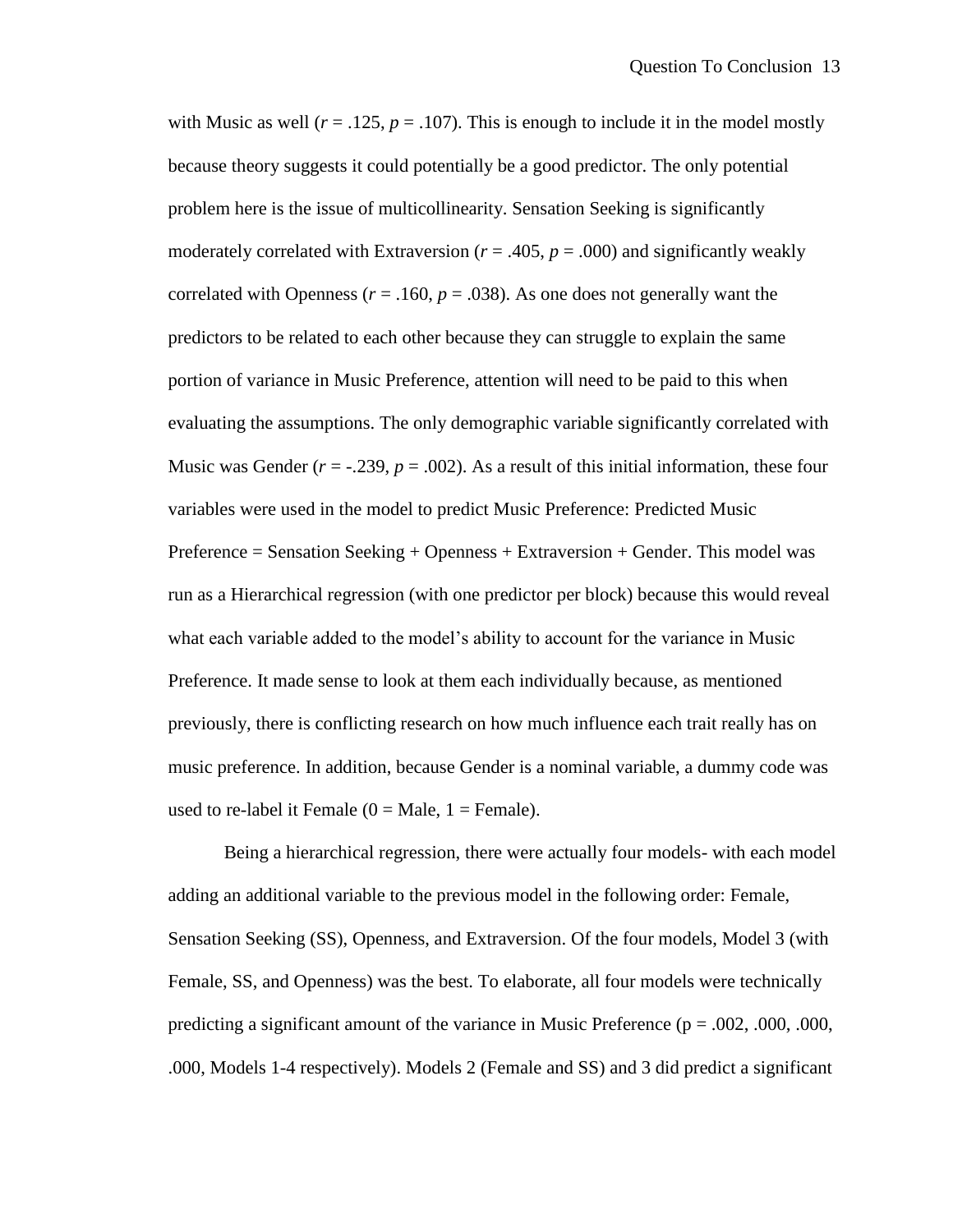amount more variance than the models before, but Model 4 (with all 4 variables) did not ( $R^2$  change = .171, .034, .002; p = .000, .007, .484, respectively). This means that adding Sensation Seeking, and then Openness, as predictors made each new model better. However, adding Extraversion did not. Model 4 did not account for significantly more variance in Music Preference than Model 3 (indicated by the non-significant  $R^2$  change, p = .484). Extraversion, then, does not seem to be a significant predictor of Music Preference. This, again, suggests that Model 3 is probably the best fit. The Standard Error of the Estimate also suggests that Model 3 is the best fit. The value is 8.85952, which is the smallest of the four models (9.954, 9.034, 8.859, 8.873, Models 1-4, respectively) and is in the same scale as the Music Preference variable. Looking back at the minimum and maximum, this means that between 48 and 102 points, Model 3 is only making about 8.859 points of error on average by predicting Music Preference from the three predictor variables. This is less than one standard deviation  $(s = 10.219)$ . Sensation seeking was the strongest predictor with a standardized Beta coefficient of .384. Gender and Openness seem to be about the same as far as predictability with standardized Betas of -.197 and .188, respectively. This seems to follow the pattern of correlations with Music Preference as well- remembering that Sensation Seeking had the strongest correlation( $r = .443$ ) and Gender and Openness were the next strongest with similar strength correlations  $(r = -0.239)$ and .239). This also suggests Model 3 is the likely best fit.

Examining the slope coefficients, a regression equation can be constructed to gain a greater understanding of how the predictor variables are related to Music Preference: Predicted Music Preference = -4.050(Gender) + .570(Sensation Seeking) +

.438(Openness). The positive coefficients in the regression equation reveal that those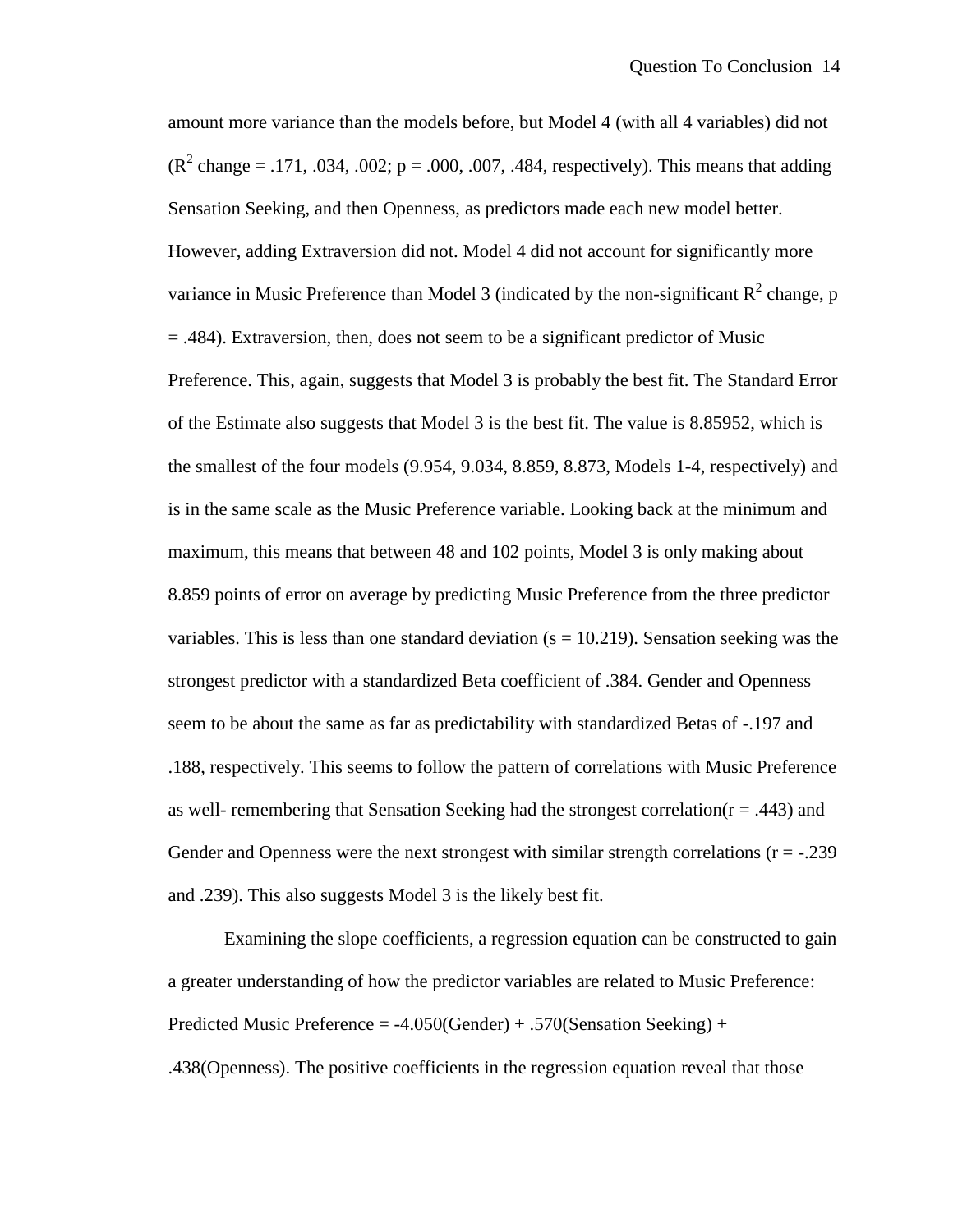who score higher on Sensation Seeking and Openness are predicted to have higher scores on Music Preference (meaning that they prefer harder forms of music). The negative Gender coefficient reveals that having a lower Music Preference score is predicted by being female. This means that women tended to prefer softer (rather than harder) forms of music in general. Although the model as a whole is only accounting for 24.8% of the variance in Music Preference, this model does seem to be a good fit overall. As always, assumptions should be checked before full conclusions can be made.

To assess the assumption of Linearity, the matrix scatter plot for all variables was considered. There was no evidence of a nonlinear relationship between the dependent variable (Music Preference) and each of the predictors. All three relationships were relatively linear (Extraversion was a weak relationship, but most importantly did not look nonlinear). The assumption of linearity, then, was met.

The next assumption of regression is multicollinearity. As mentioned previously, multicollinearity issues were a possibility. First, there were intercorrelations between three of the predictor variables, the most potentially problematic of which was the moderate correlation between Sensation Seeking and Extraversion (r = .405). This could be problematic if the predictors are overlapping in the variance they are trying to account for in Music Preference. The ideal would be to explain unique variance in the dependent variable for each predictor variable. Secondly, slope coefficients had to be considered to see if the model has non-significant or changing direction slope coefficients that do not make much sense. However, this does not seem to be an issue for this model. As mentioned above, the slope coefficients seem to follow the same pattern (strength and direction) of the initial correlations with Music Preference. In addition, Extraversion was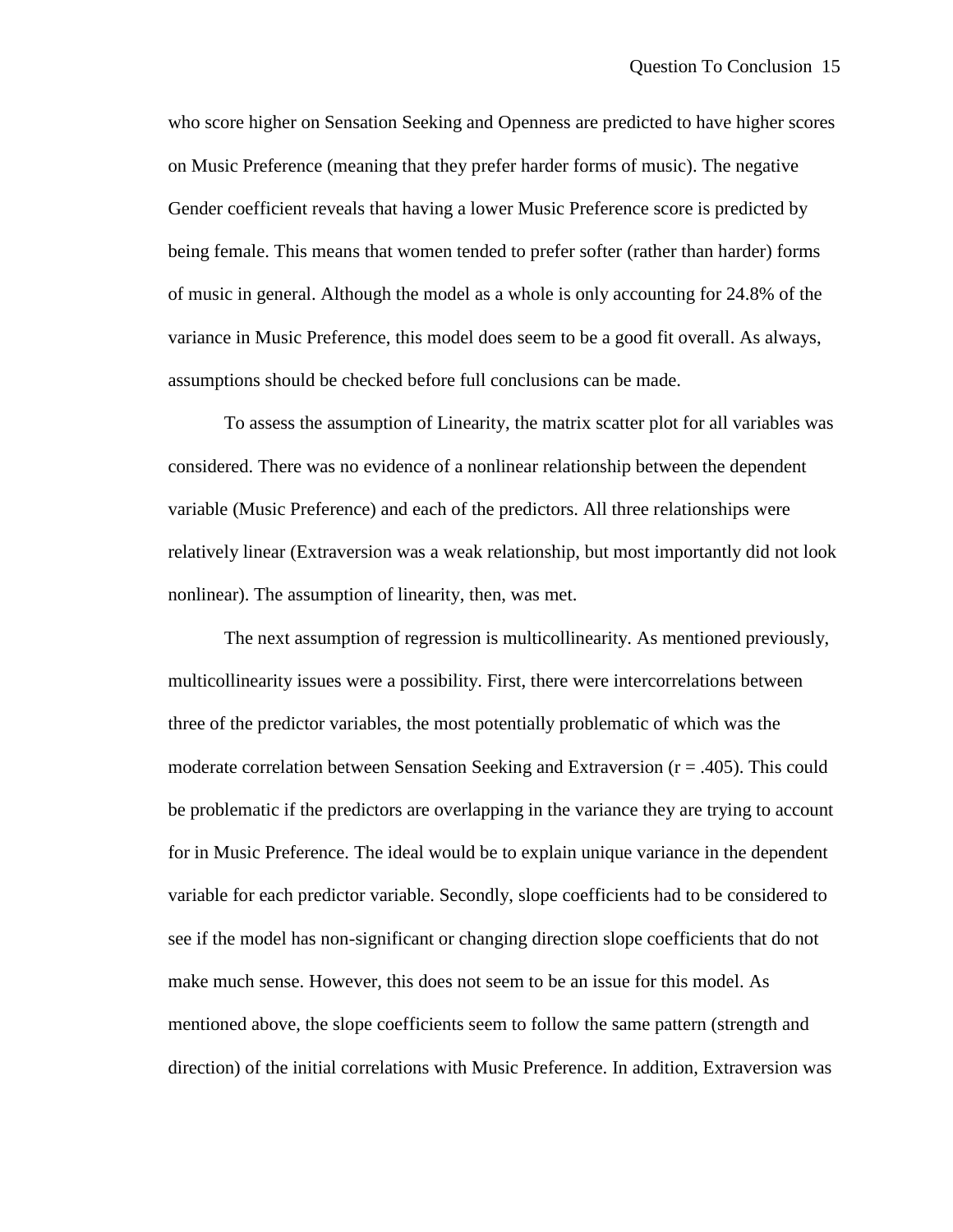neither a significant correlate, nor a significant predictor of Music Preference. This suggests that Multicollinearity was likely not an issue. Lastly, the Tolerance statistics had to be considered. These are a measure of the variance in one predictor unaccounted for by using the other predictors. For example, using Gender and Sensation Seeking as predictors leaves 96.5% of the variance in Openness unaccounted for. This number should be as close to 100% as possible because predictors should be as independent as possible. To put it another way, the 96.5% means that Gender and Sensation Seeking only account for 3.5% of the variance in Openness. This is excellent because the predictors should not predict each other well. The other two Tolerance statistics were also ideal (Female = .973, Sensation Seeking = .950). These Collinearity Statistics, together with the sensible slope coefficients, suggest that the assumption of multicollinearity was met. It is important to note here that these statistics were for Model 3. This is because Model 4 did not turn out to be as good of a model. In fact, the Collinearity statistics agree with this assessment, as they decrease in Model 4 (.958, .794, .962, .820). This suggests there was a multicollinearity issue when Extraversion was added (which makes sense based on the intercorrelation between Sensation Seeking and Extraversion).

The next assumption is normality of residuals. For normality to hold, the residuals should look normally distributed in the histogram of the Music variable, look linear on the P-P plot, and be clustered around zero on the scatter plot (meaning lots of small errors and very few large errors being made). These diagrams revealed the assumption of normality to be met with the residuals in the P-P plot falling mostly along the 45 degree line (where observed score is exactly equal to expected) and the residuals of the scatter plot mostly concentrated toward zero (and within 3 standard deviations).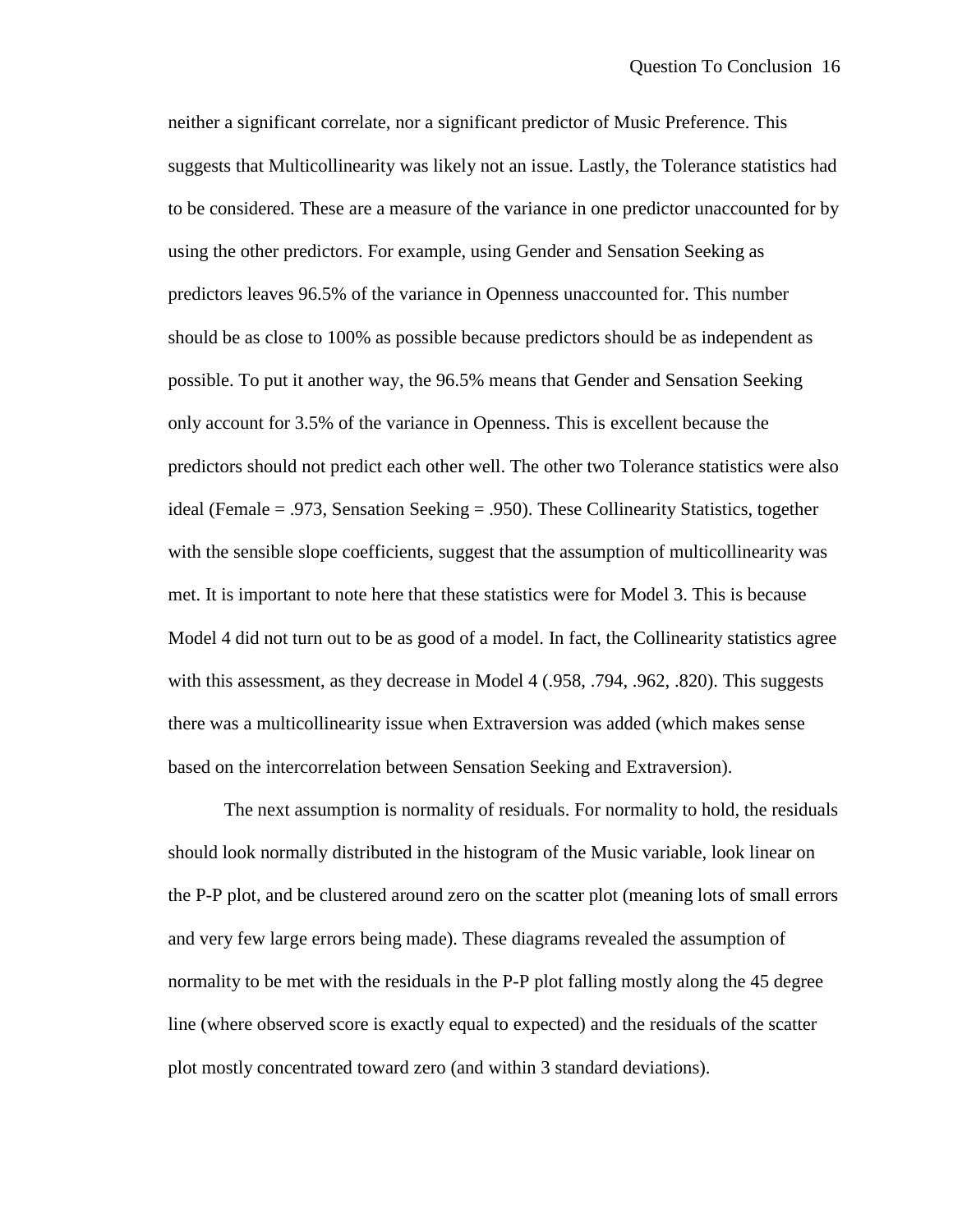For the assumption of homoscedasticity, the residuals should be equally variable around all the predicted values (of Music Preference) in the scatter plot. This was observed here. Although not a specific parameter of Homoscedasticity, examining the Residuals Statistics table can also be helpful in identifying any problems with the model. These revealed that there were not any significant outliers. Cook"s Distance and Leverage values were much less than  $1$  (Minimum = .000, .005; Maximum = .064, .091, respectively) which means that there were not any significantly unusual cases. This evidence confirms the assumption of homoscedasticity is met.

For the independence of errors assumption to hold there should not be a visible pattern in the residuals scatter plot. The same amount of error should be made across the board (the plot should look as random as possible). Fortunately, there was no pattern to the graph for the model. The Durbin-Watson statistic (2.179) confirmed that the assumption of independence of errors is met as well.

To conclude, this regression model (Predicted Music Preference = -4.050(Gender) + .570(Sensation Seeking) + .438(Openness)) seemed to fit the best and make the most sense conceptually (from the correlations and from the research). All of the assumptions were met and more information was gained about which predictors were better than others (Sensation Seeking having the largest Beta coefficient). It is worth noting that Extraversion was not a significant predictor despite the hypothesis. This is likely due to some extraverts being sensation seekers and some not. Some are more stimulated by the characteristics of harder music and some are not. Extraversion and Sensation Seeking are clearly related (evident in the correlation,  $r = .405$ , and the characteristics of each trait), but that does not necessarily mean all extraverts will engage in the same extraverted or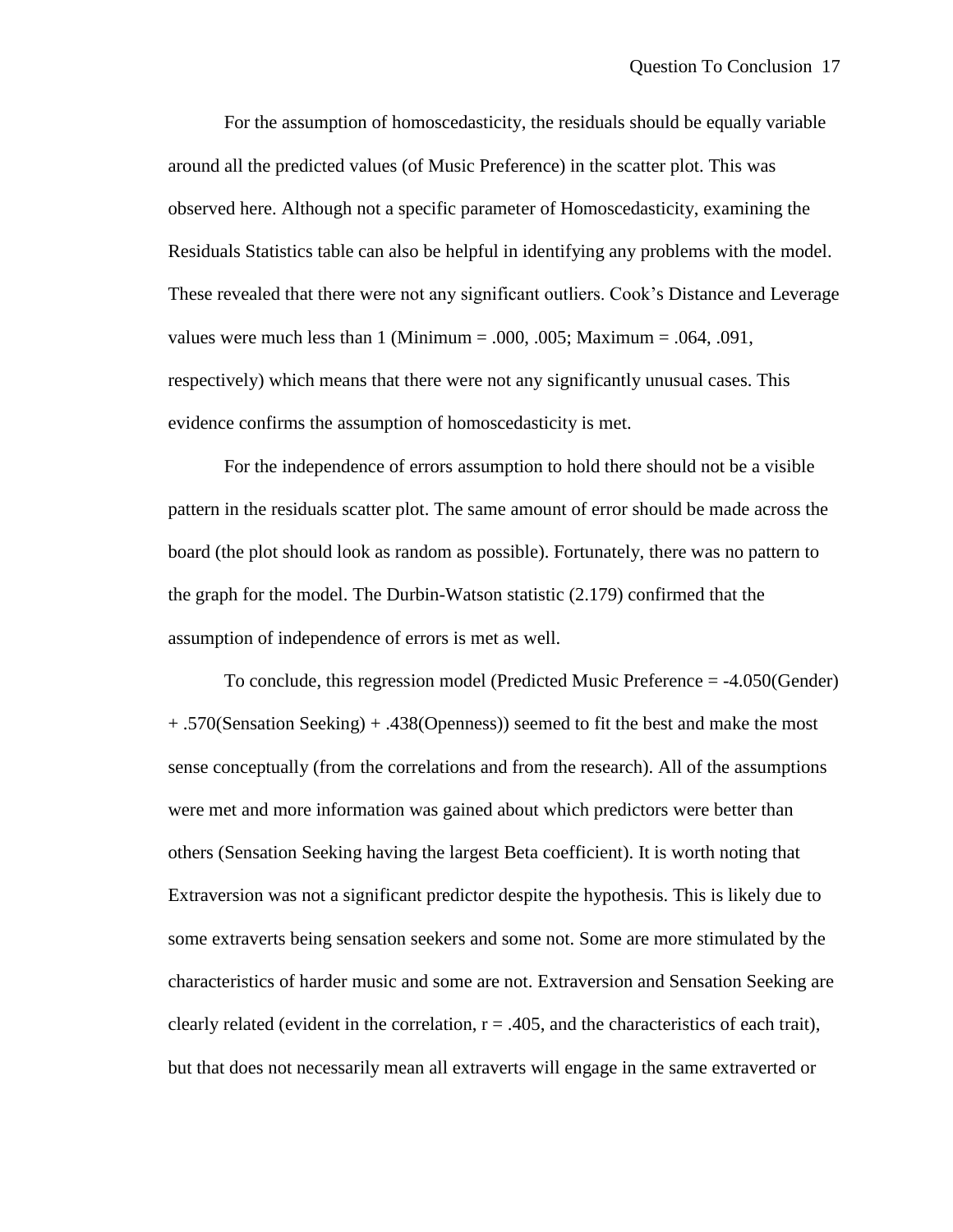sensation seeking behaviors. There are other ways to receive that stimulation besides music. Perhaps this is also why the model was only able to significantly predict 24.8% of the variance in Music Preference scores (and why the correlation between predicted and actual Music Preference scores was only  $R = .512$ ). There is clearly more to Music Preference than these personality traits (and gender). There are certainly other personality traits to consider, as well as other outside factors that could help predict Music Preference. More research would need to be done and more models developed to know what these factors are. This would likely a yield a model that explains more of the variance in Music Preference.

#### *MANOVA*

Going back to the research question, *How are personality traits and music preferences related?*, it is easy to see that there are several ways to approach finding an answer. The first two analyses (ANOVA and Regression) emphasized the influence of the multiple independent personality variables on a single dependent variable: music. However, as mentioned previously, the music preference scale actually contains two sections: Music Genres and Music Qualities. Another perspective, then, on answering this research question could be the extent to which the relationship between personality and music preference is influenced by the preferred genre of music and the extent to which it is influenced by the qualities of the music participants prefer. This would require running multivariate analyses because there are now two dependent Music variables.

First, a Factorial Multivariate Analysis of Variance (MANOVA) was chosen because this would directly mirror the ANOVA chosen above. All parameters of the analysis were identical to the ANOVA, with the exception of the multivariate component: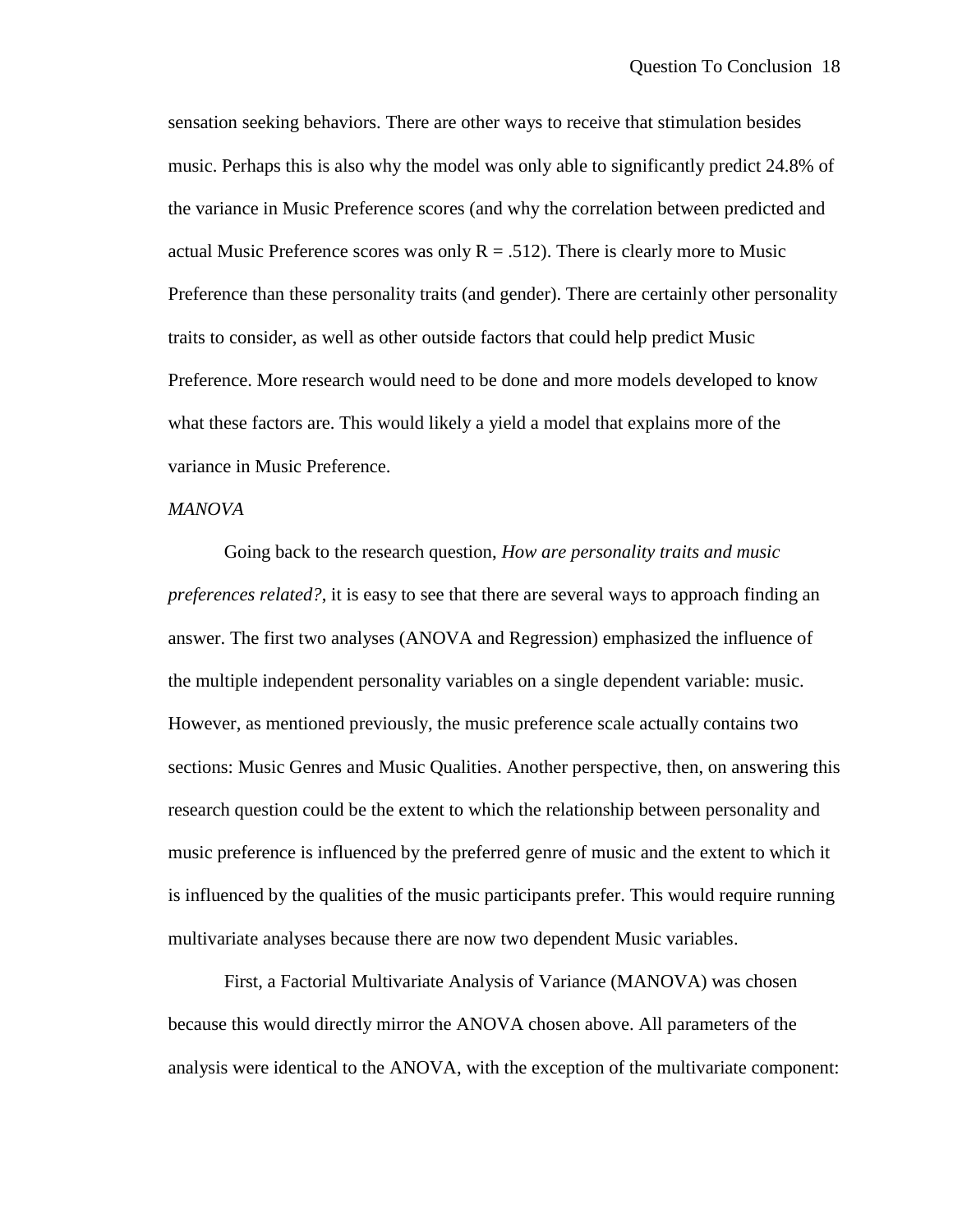the two dependent variables- Music Genre and Music Qualities. MANOVA is typically used when there are multiple dependent variables because running multiple ANOVAs inflates the Type I error rate and ignores correlations among the dependent variables, which also lowers power. In addition, if the dependent variables represent different facets of the same construct (music preference), then it would make more sense conceptually to test the facets together. Thus, a Factorial MANOVA seemed appropriate here. The hypothesis for this analysis, then, would be similar to the ANOVA hypothesis in that the different levels (high, medium, low) of the personality traits Sensation Seeking, Extraversion, and Openness would be expected to have different group means on music preference, specifically on each of the facets of music preference: Genres and Qualities.

The first assumption for MANOVA is independence of subjects. This can be considered met because there were no conditions that dictated a need for random assignment and there were no significant demographic variables. The participants, then, are assumed to be independent in terms of their values on the dependent variables (once you account for the independent variables). The second assumption for MANOVA is multivariate normality. This can be assessed using Q-Q Plots. If normality is met, these plots will be linear. Both of the Q-Q Plots for the Music Preferences variables suggest that these variables meet this assumption. The last assumption for MANOVA is homogeneity of group covariance matrices. This can be assessed using Box's M test. This test was not significant ( $p = .787$ ). Fortunately, this means that the covariances are equal and that this assumption is met as well.

Being a factorial MANOVA, any possible interactions needed to be assessed first. There were no 3-way or 2-way interactions  $(p = .891, .949, .354, .686)$ . Interpretation,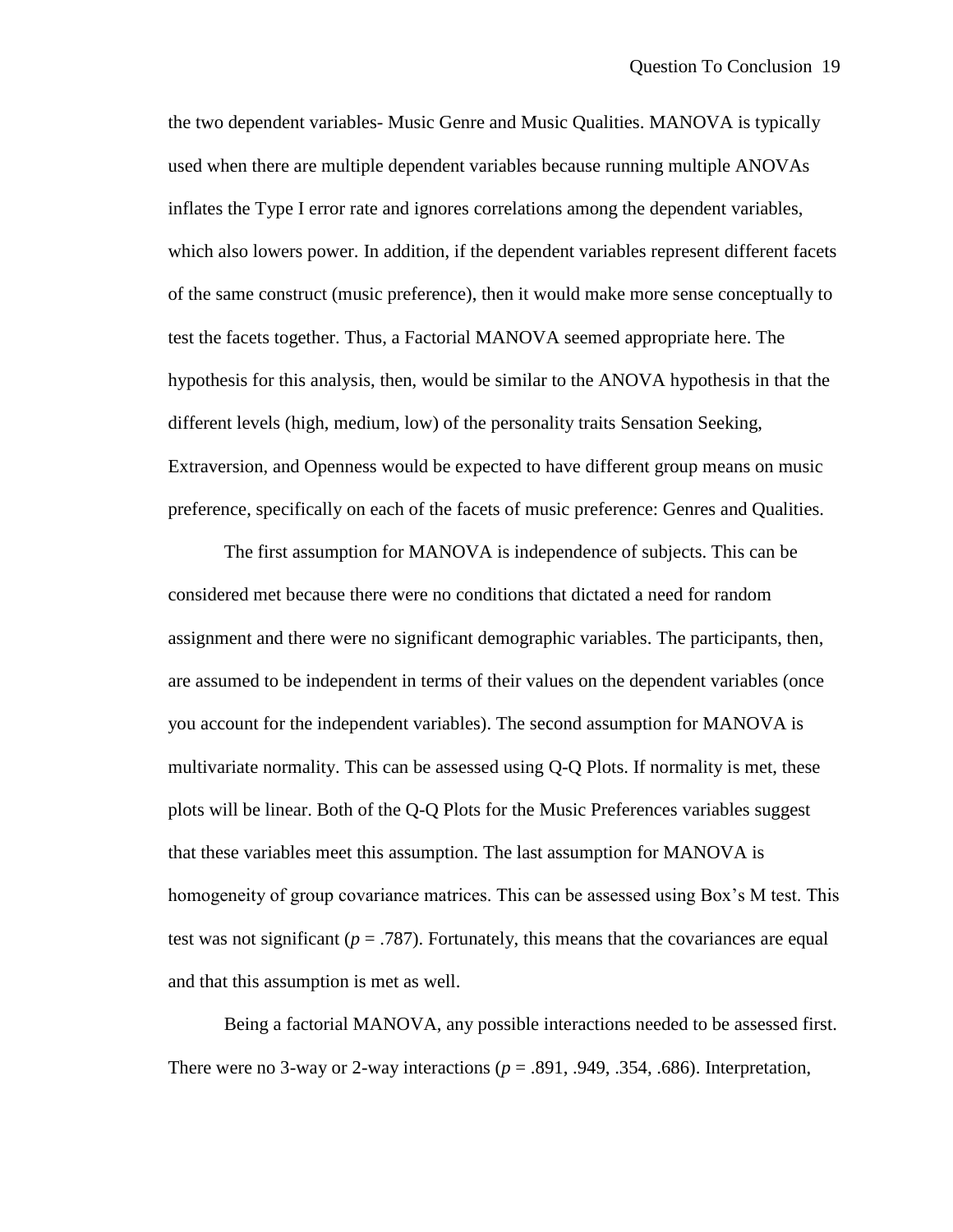then, moved onto main effects. There was a significant main effect for Sensation Seeking  $(F(4, 284) = 3.410, p = .010)$  and for Openness  $(F(4, 284) = 3.503, p = .008)$ . There was not a significant main effect for Extraversion  $(F(4, 284) = 1.877, p = .115)$ . This means that how high or low participants scored on Sensation Seeking and Openness to experience mattered in terms of what type of music they prefer. However, the partial-eta squared values revealed that Sensation Seeking and Openness only account for 4.6% and 4.7% of the variance in music genre and qualities scores. This is less than ideal.

To tease apart the group differences further and gain a better understanding of how these variables are related, a descriptive discriminant analysis was conducted for each of the significant variables (Sensation Seeking and Openness). For Sensation Seeking, the group means revealed that Sensation Seeking had a little more influence on Genre scores than Qualities scores (*total mean difference across groups*: 6.22 and 4.8, respectively). However, the influence of Sensation Seeking on both Music Preference variables makes sense conceptually, specifically the increase in preference scores from the Low Sensation Seeking group to Medium and to High (Qualities: *M* = 34.90, 38.01, 39.70; Genre:  $M = 32.78$ , 35.55, 39.0). This means that being in a higher group in terms of Sensation Seeking is related to a preference for harder forms of music. In addition, the discriminant analysis revealed that there was a slightly larger difference between Medium and High groups for the Music Genre variable (*M difference* = 3.45), than between Low and Medium groups (*M difference* =2.77). This means that participants with Low and Medium Sensation Seeking scores are not quite as different in their Music Genre preference as those with High Sensation Seeking Scores. The standardized weights and the structure coefficients also revealed that, while both Genre and Qualities were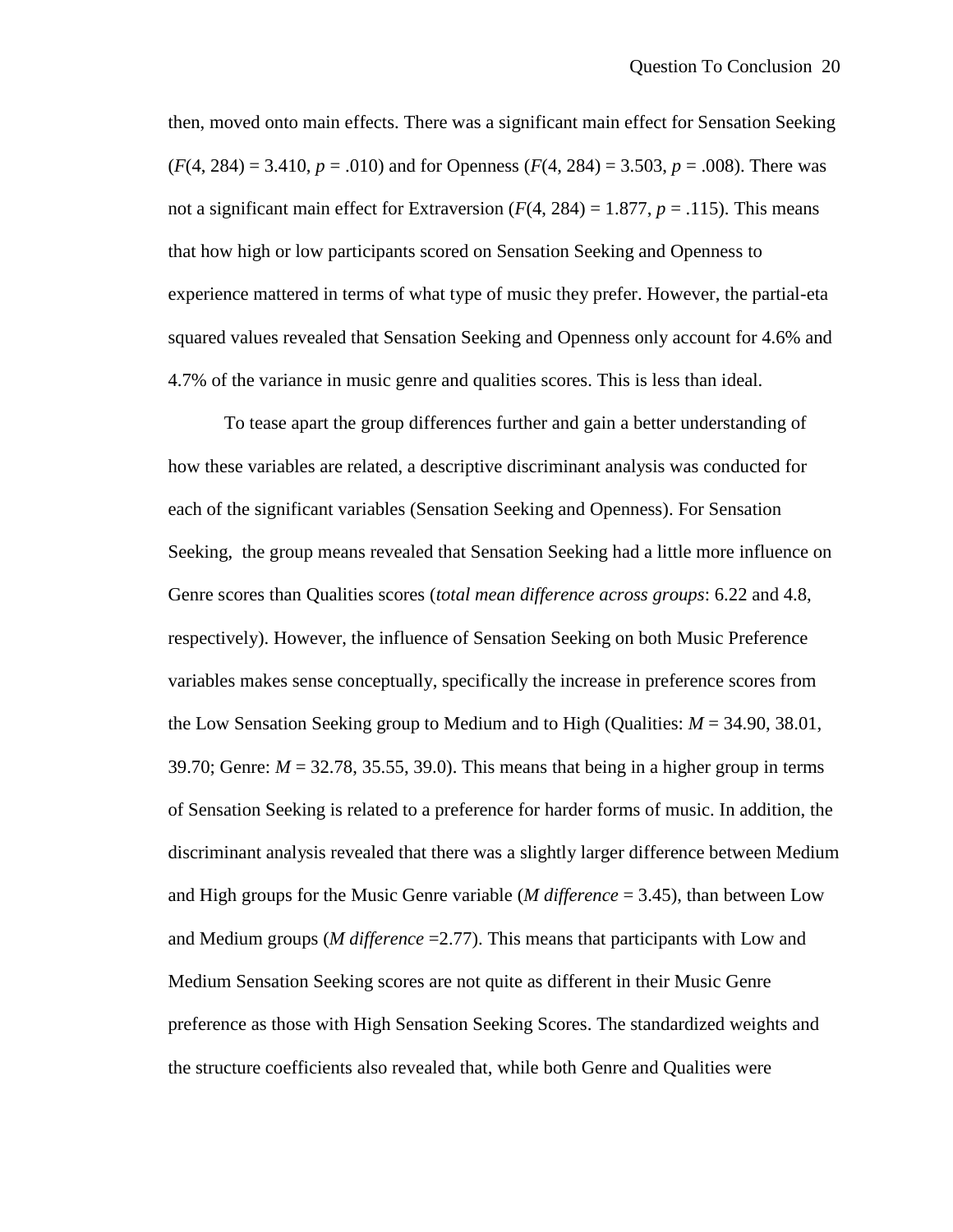important in differentiating the Sensation Seeking groups, Genre appeared to be a little more strongly associated with the difference in Sensation Seeking scores (Genre: *r* = .934, *W* = .662; Qualities: *r* = .849, *W* = .450). These results seems to fit with the above mentioned findings about high sensation seekers preferring harder forms of music and does support the Sensation Seeking portion of the hypothesis here (Weisskirch  $\&$ Murphy, 2004). For Openness to experience, the results of the discriminant analysis were similar to Sensation Seeking in that Openness appeared to have more influence on Music Genre then Music Qualities (*total mean difference across groups*: 4.47 and 1.06, respectively). However, the means for Music Qualities did not make sense conceptually here. Specifically, the Qualities scores decreased from the Low Openness (*M* = 37.49) group to the Medium group ( $M = 36.39$ ), instead of increasing as would be expected. As in the Sensation Seeking analysis though, the results did indicate a bigger difference for Music Genre scores between Medium and High Openness groups (*M difference* = 4.08) than between Low and Medium groups (*M difference* = 0.39). This, again, suggests that participants with Low and Medium Openness to experience scores are more similar (than High scorers) in the qualities of music they prefer. In other words, participants with High Openness to experience scores tended to prefer qualities of harder music (i.e. "loud and played at a great volume", "played with many guitars/drums", etc.) as opposed to those in the Low and Medium groups. Also, the structure coefficients and standardized discriminant weights revealed a similar pattern of results in that Music Genre scores were more strongly associated with the significant MANOVA result for Openness than Music Qualities scores. Technically however, Music Qualities was somewhat important too in differentiating between the High, Medium, and Low Openness groups (*r* > .30).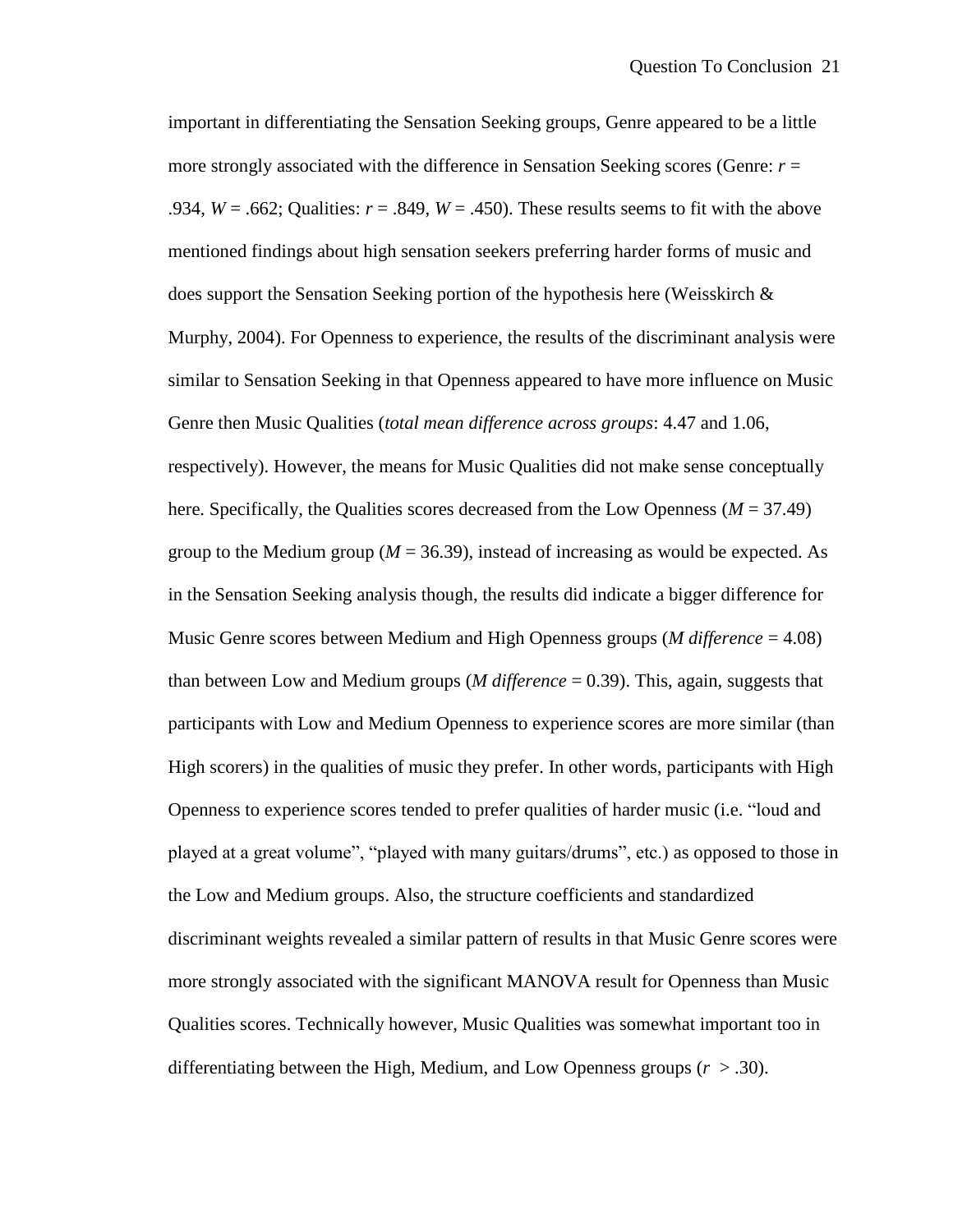Overall, these results partially support the hypothesis. Sensation Seeking and Openness to experience groups (High, Medium, and Low) were both significantly related to differences in scores for both Music Genre and Music Preference. In addition, the discriminant analysis revealed that Music Genre seemed to dominate the variance in Music Preference that was related to the different groups of these two personality variables because it was shown to be more important to the relationship (between the independent and dependent variables) than Music Qualities. However, as with other analyses here, the unsupported portion of the hypothesis was that Extraversion was not found to be significant.

# *Multivariate Regression*

For this regression analysis, the hypothesis was again a little different: The personality traits of Extraversion, Openness, and Sensation Seeking can be used to predict music preference in terms of music genre and music qualities. Just like the univariate analysis, multivariate regression uses scores on independent variables to predict dependent variable scores, but with multivariate, these score predictions are for multiple dependent variables (Kahane, 2008). This means that the model here would be Predicted Music Genre + Predicted Music Qualities = Sensation Seeking + Openness + Extraversion. The assumptions for multivariate regression encompass the assumptions from the univariate regression (linearity, multicollinearity, normality of residuals, homoscedasticity, and independence of errors) as well as the multivariate assumptions from the MANOVA (independence of subjects, multivariate normality, and equality of group covariance matrices). As all of these assumptions were discussed and found to be met above, it is not necessary to discuss them again here.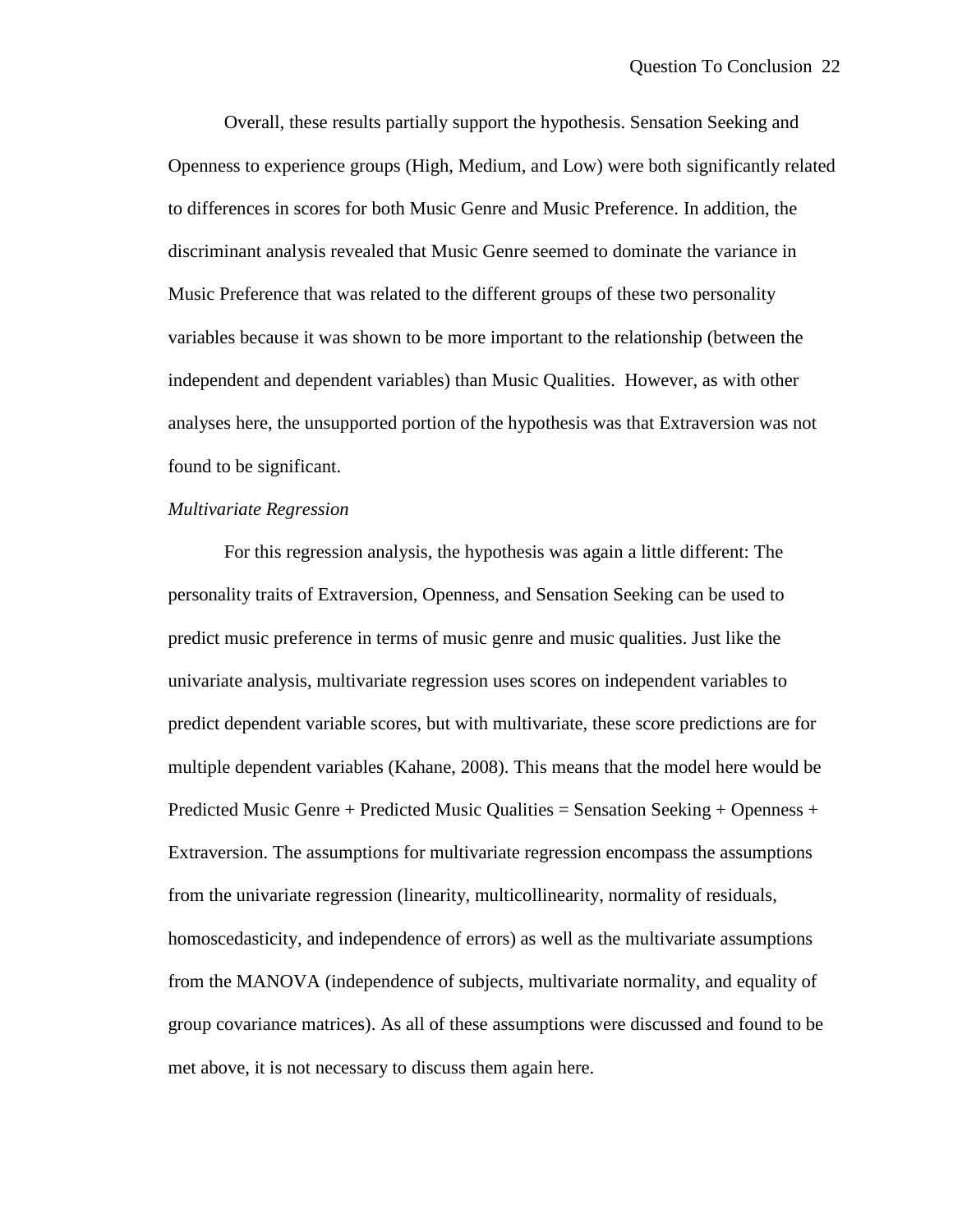Similar to the other analyses, the initial results for this analysis indicated that Sensation Seeking ( $F(2,163) = 18.05$ ,  $p = .0001$ ) and Openness to experience ( $F(2,163) =$ 6.52,  $p = .0019$ ) were significant predictors of music preference (Music Genre and Music Qualities combined). Extraversion was not a significant predictor  $(F(2,163) = .57, p =$ .5668). Examining the slope coefficients can shed some light on which variables are more important in predicting Music Genre and Music Qualities scores individually. For Music Qualities, it appears that Sensation Seeking is the most important and only significant predictor  $(b = .3207, p < .0001)$ . This suggests that participants who score higher on Sensation Seeking were predicted to prefer the qualities of harder music (i.e. "wild and violent", "loud and played at a great volume", "played with many guitars/drums", etc.). For Music Genre, Sensation Seeking ( $b = .356$ ,  $p < .0001$ ) and Openness to experience (*b* = .3187, *p* = .0009) were both significant predictors that seemed to contribute relatively equally to explaining the variance in Music Genre scores. This means that participants with higher Sensation Seeking and/or higher Openness to experience scores were predicted to prefer harder genres of music (i.e. Heavy Metal, Rap, Electronic/Dance, Alternative, etc.). While the results of this model seemed to fit with theory, the three predictor variables together only accounted for 23.2% of the variance in Music Genre and only 16.3% of the variance in Music Qualities. There is clearly more to music preference than these three personality variables.

Overall, the results did partially support the hypothesis. Sensation Seeking was a significant predictor of both Music Genre and Music Qualities, and Openness to experience was a significant predictor of Music Genre. Unfortunately, Extraversion was not a significant predictor of either Music Preference variable.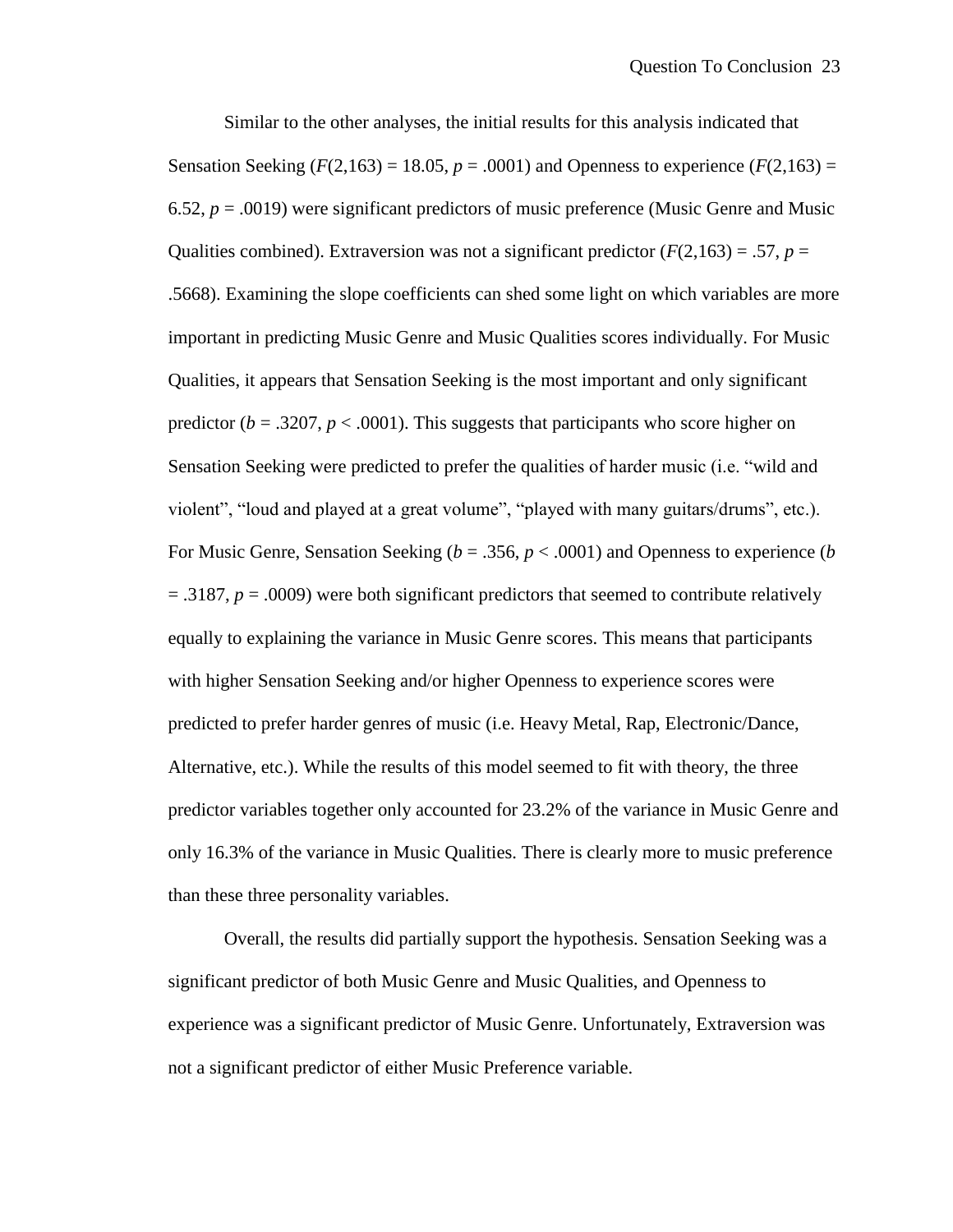# **Discussion**

The purpose of this paper was to demonstrate that the type of hypotheses made and the statistical analyses chosen in research matters. More specifically, the same data set was analyzed using four different statistical analyses with four corresponding hypotheses to demonstrate the similarities and differences in the results obtained and the interpretations concluded.

Mathematically, ANOVA and regression analyses are equivalent. This can be seen in the results obtained in all four analyses: Sensation Seeking and Openness to experience were significant and Extraversion was not. In addition, if the assumptions were met for one analysis, they were met for all of the analyses. Again, being equivalent mathematically, this makes sense. However, once the Music Preference variable was separated into two facets (Music Genre and Music Qualities), these results became a little less straightforward. For example, in the multivariate regression analysis, Openness to experience was no longer significant for Music Qualities. While this corresponds to findings that suggest that the qualities of harder forms of music validate the feelings that high sensation seekers experience, this obviously is not the same interpretation offered by the univariate regression (Rawlings, 2003; Nater, et al., 2005). Had a researcher stopped with the simpler univariate analysis, this piece of the information about the relationship between the variables would have been missed. This part of the theory would not have been corroborated. Similarly, the MANOVA discriminant analysis provided more insight into the relationship between Sensation Seeking (and Openness) and the Music Preference variables. If a researcher was more interested in investigating which facets of Music Preference are more associated with these personality variables, then this analysis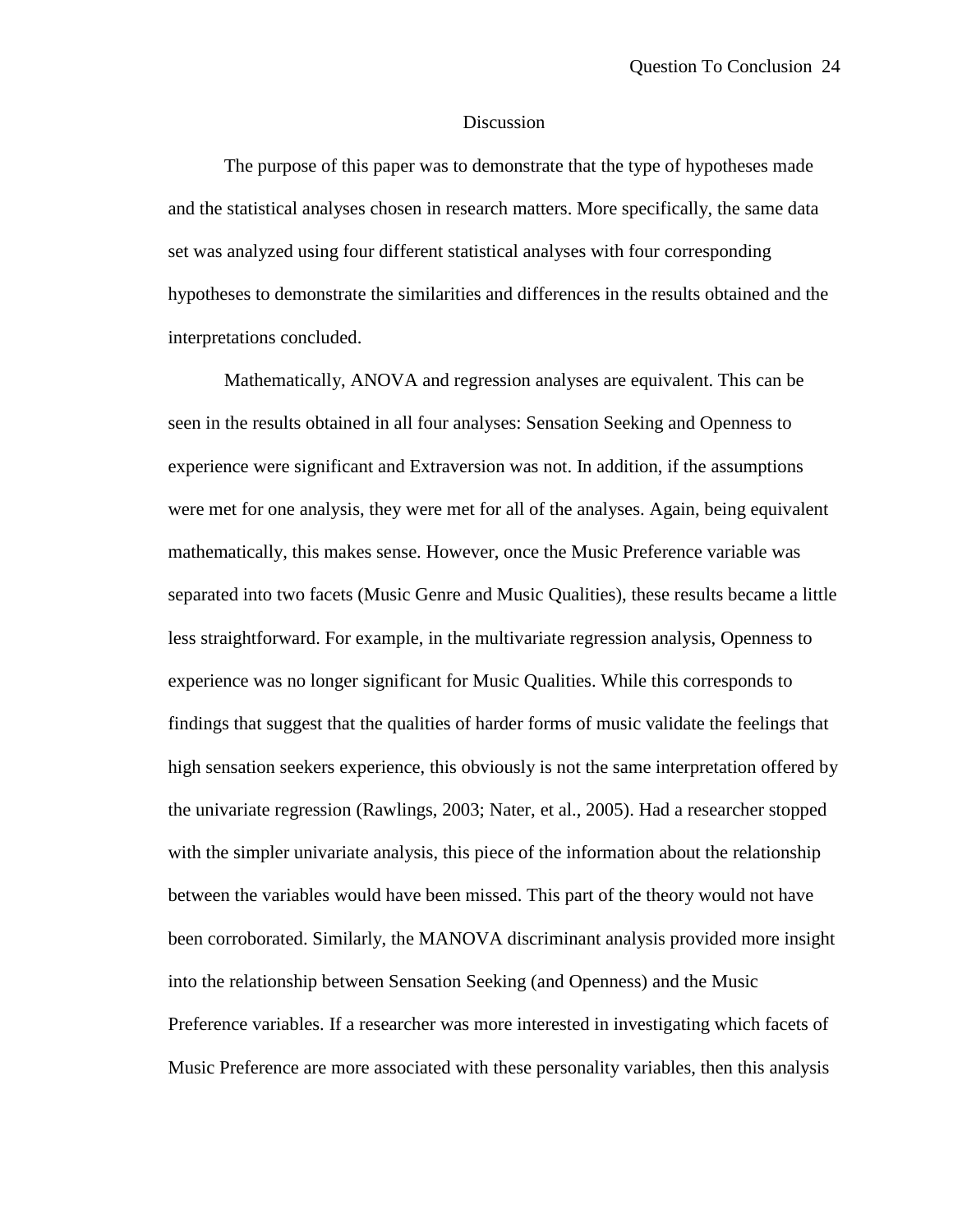would have been much more beneficial than the other analyses.

However, as mentioned above, the main difference between analysis choice lies in the interpretation of these results. For the ANOVA and MANOVA, the relationship between personality and music preference can only be interpreted in terms of group differences. This is often referred to as the independent variables causing an effect in the dependent variable(s). In reality though, from these analyses we can only say that participants belonging to the High Sensation Seeking group and/or the high Openness group were more likely to prefer harder forms of music when compared to the Medium and Low scoring groups. The regression analyses provided a slightly different interpretation. Here we can say that part of what makes up music preference can be significantly predicted by Sensation Seeking and Openness to experience scores. More specifically, higher Sensation Seeking scores and or higher Openness scores can significantly predict a preference for harder forms of music. One can see that the arbitrary groups created for the two analyses of variance create a difference in what a researcher can say about how a set of variables are related.

In the end, the choice of statistical analyses all depends on the researcher and what he or she wants to learn from the study. Hopefully, analysis comparisons like this and further advances in the understanding of statistics and research methods will promote an awareness of proper analysis selection. This will inevitably lead to more valid and proper interpretations of research results, and, therefore, a better understanding of the relationships between variables and constructs in the world around us.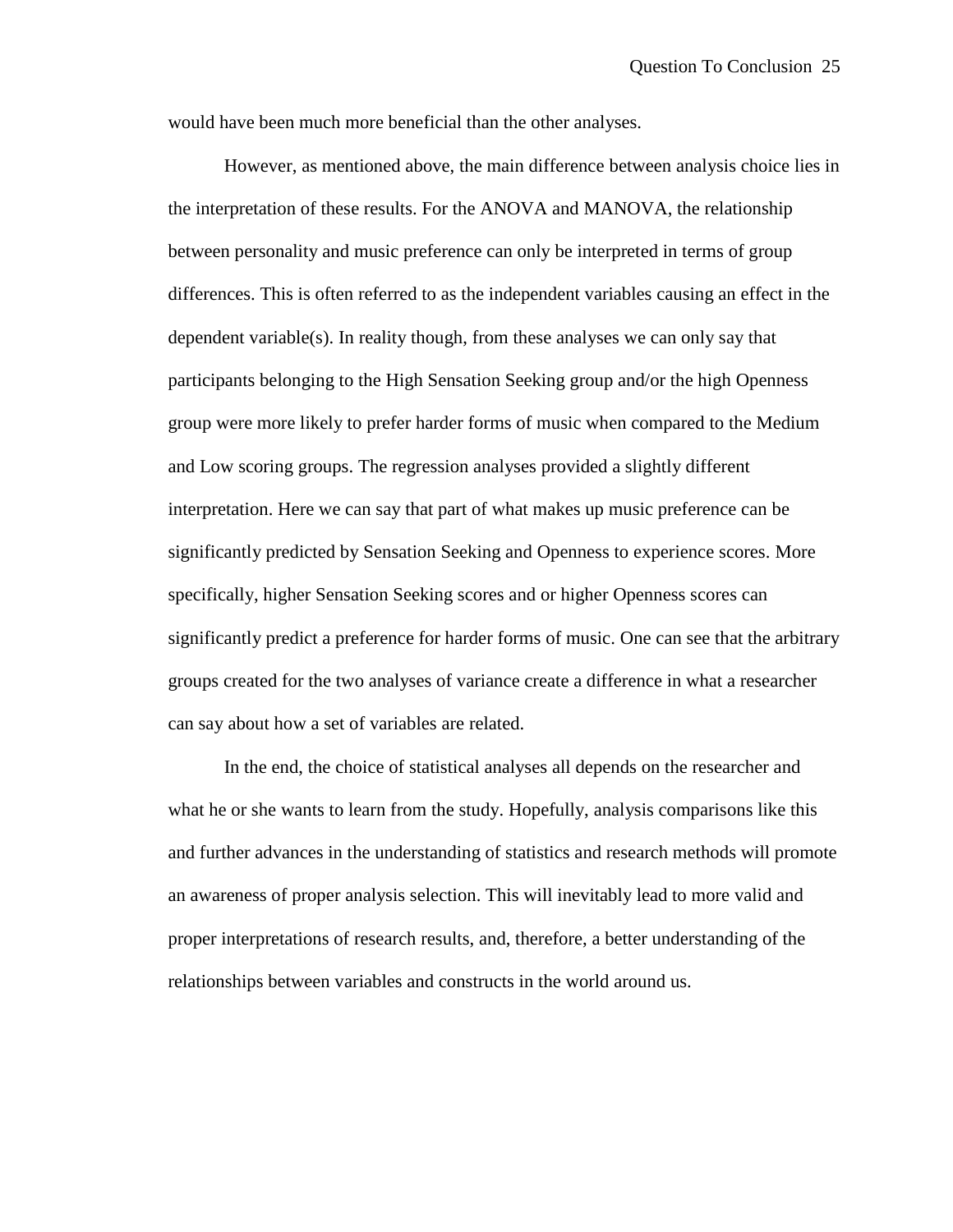#### References

- Buchanan, T. (2001). *Online Implementation of an IPIP Five Factor Personality Inventory.* Retrieved September 10, 2007, from [http://www2.wmin.ac.uk/~buchant/wwwffi/ introduction.](http://www2.wmin.ac.uk/~buchant/wwwffi/introduction)html.
- Costa, P.T., & McCrae, R. R. (1992). *Revised NEO Personality Inventory and NEO Five-Factor Inventory professional manual*. Odessa, FL: Psychological Assessment Resources.
- FormyDuval, D. L., Williams, J. E., Patterson, D. J., & Fogle, E. E. (1995). A "Big Five" scoring system for the item pool of the adjective check list. *Journal of Personality Assessment, 65*(1), 59-76.
- Goldberg, L. R. (1990). An alternative "Description of Personality": The Big-Five Factor Structure. *Journal of Personality and Social Psychology,* 59, 1216-1229.
- Goncy, E. A., & Waehler, C. A. (2006). An empirical investigation of creativity and musical experience. *Psychology of Music, 34*(3), 307-321.
- Higdon, L. G., & Stephens, E. C. (2008). Preferred music genre: The influence of major personality factors. *Psi Chi Journal of Undergraduate Research, 13*(3), 140-147.
- Kahane, L. H. (2008). *Regression Basics (2nd edition).* Thousand Oaks, CA: Sage Publications.
- Kopacz, & Malgorzata. (2005). Personality and music preferences: the influence of personality traits on preferences regarding musical elements. *Journal of Music Therapy, 42*(3), 216- 239.
- Loas, G., Verrier, A., & Flament, M. F. (2001). Factorial structure of the sensation seeking scale- form v: confirmatory factorial analyses in no clinical and clinical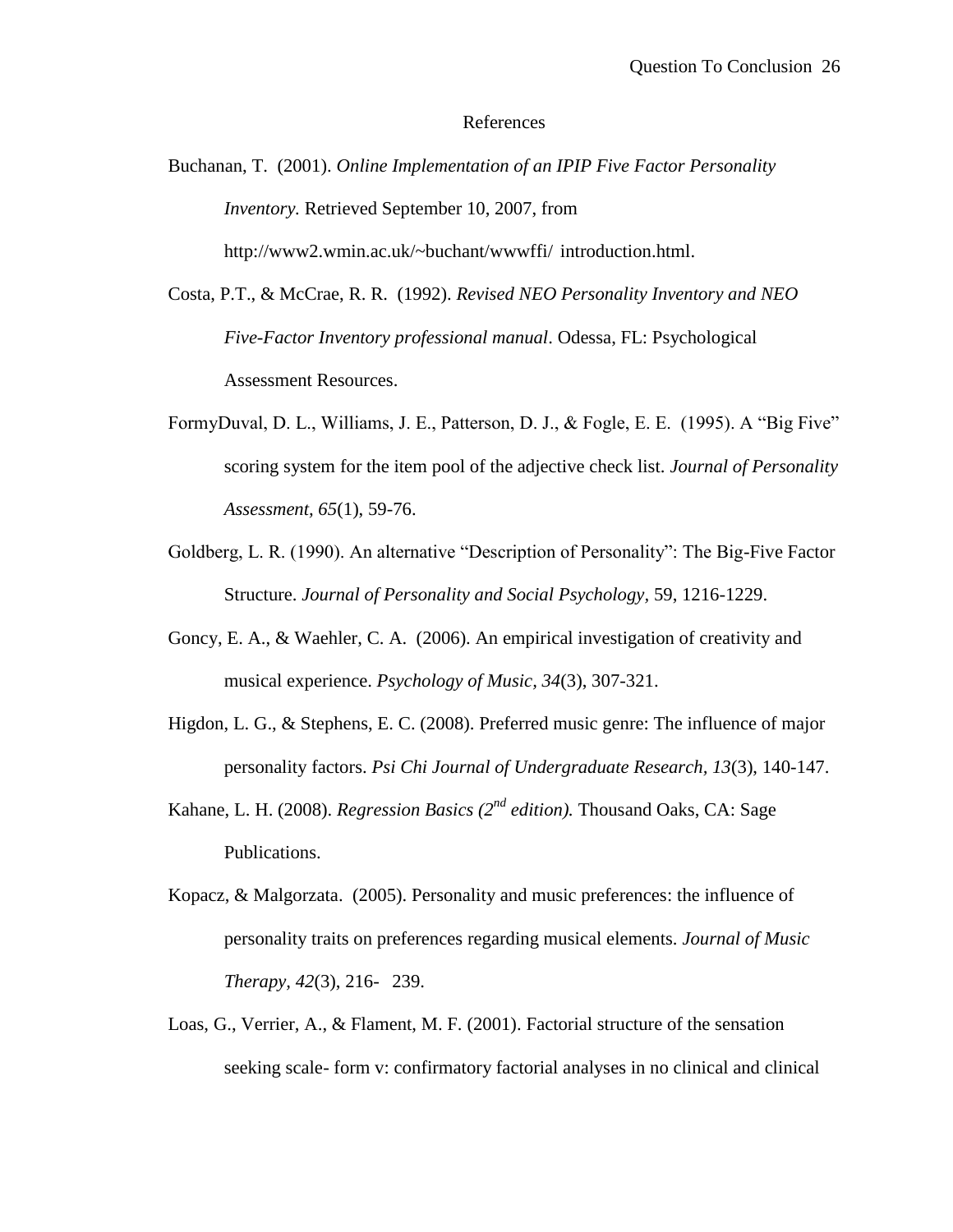samples. *The Canadian Journal of Psychiatry, 46*(9), 850-855.

- McManus, I. C., & Furnham, A. (2006). Aesthetic activities and aesthetic attitudes: Influences of education, background and personality on interest and involvement in the arts. *British Journal of Psychology, 97*(4), 555-587.
- McNamara, L., & Ballard, M. E. (1999). Resting arousal, sensation seeking, and music preference. *Genetic, Social & General Psychology Monographs, 125*(3), 229-250.
- Murray, G., Rawlings, D., Allen, N. B., & Trinder, John. (2003). NEO five-factor inventory scores: psychometric properties in a community sample. *Measurement and Evaluation in Counseling and Development, 36*, 140-149.
- Myers, J. L., & Well, A. D. (2003). *Research Design and Statistical Analysis (2nd edition).* Mahwah, NJ: Lawrence Erlbaum Associates Inc.
- Nater, U. M., Krebs, M., & Ehlert, U. (2005). Sensation seeking, music preference, and psychophysiological reactivity to music. *Musicae Scientiae, 9*(2), 239-254.
- Ravaja, N., & Kallinen, K. (2004). Emotional effects of startling background music during reading news reports: The moderating influence of dispositional BIS and BAS sensitivities. *Scandinavian Journal of Psychology, 45*(3), 231-238.
- Rawlings, D., Hill, M., Marshall, S., & Ziv, N. (2003). Psychoticism, sensation seeking and the enjoyment of emotion-producing music. *Australian Journal of Psychology, 55*, 205.
- Rawlings, D., Vidal, N. B., & Furnham, A. (2000). Personality and aesthetic preference in Spain and England: two studies relating sensation seeking and openness to experience to liking for paintings and music. *European Journal of Personality, 14*, 553-576.